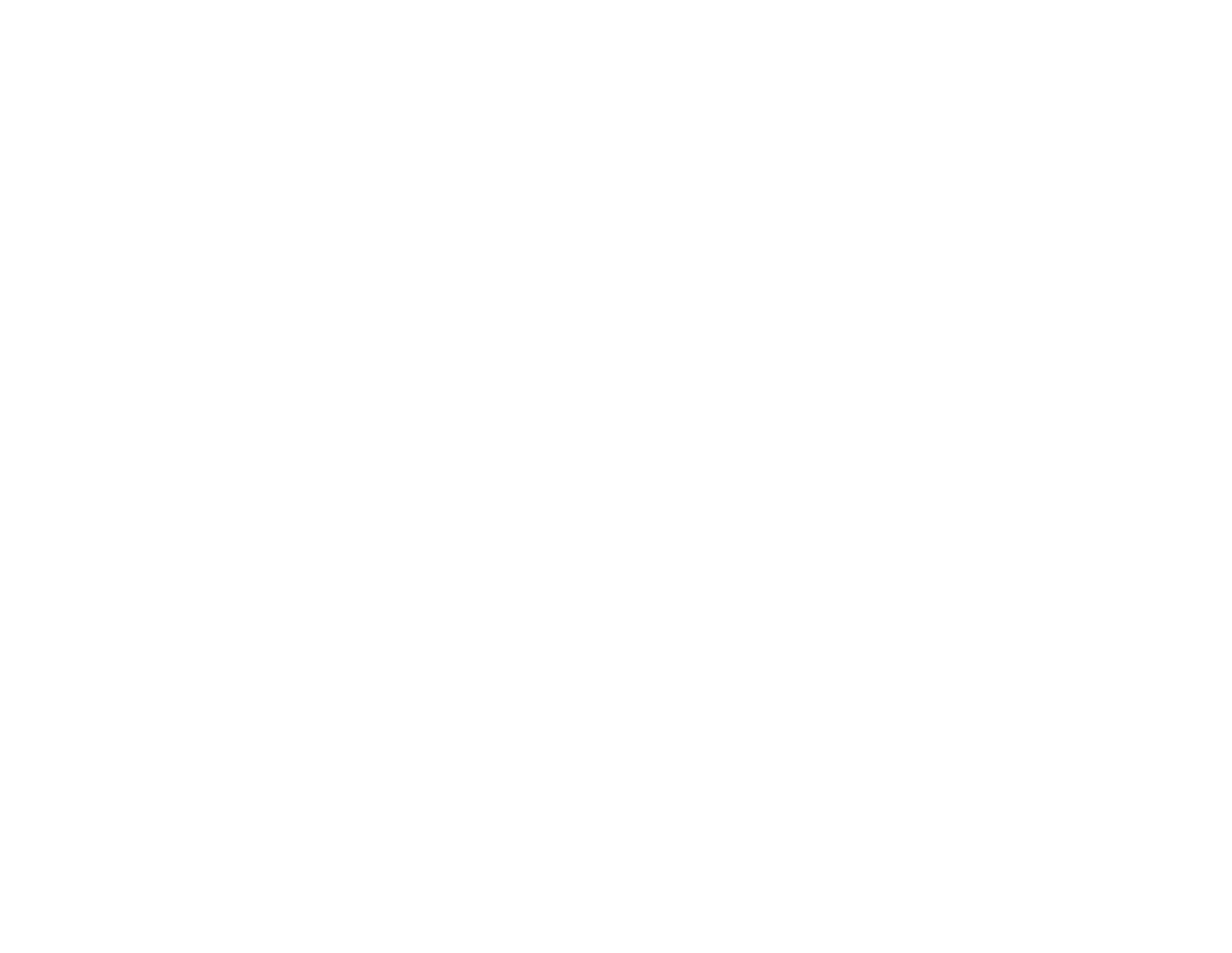Section I: Executive Summary **Page 5** and the section I: Executive Summary Percent of Your Students Ready for College-Level Coursework Five Year Trends—Percent of Students Who Met College Readiness Benchmarks Five Year Trends—Average ACT Scores Five Year Trends—Average ACT Scores by Level of Preparation Five Year Trends—Percent and Average Composite Score by Race/Ethnicity Percent of Students in College Readiness Standards Score Ranges Average ACT College Reportable Scores by Test Session Duration Percent of Students Who Met College Readiness Benchmark Scores by Test Session Duration Section II: Academic Achievement **Page 11** Page 11 ACT Score Distributions, Cumulative Percentages, Averages, and Quartile Values Average ACT Composite Scores for Race/Ethnicity by Level of Preparation Average ACT Scores by Race/Ethnicity Percent of Students in College Readiness Standards Score Ranges Average ACT Scores by Gender Percent of Students Who Met College Readiness Benchmark Scores by Gender College Readiness Benchmark Percent and Average ACT Scores by Overall High School Curriculum College Readiness Benchmark Percent and Average ACT Scores by Content-Specific Curriculum Section III: College Readiness & Impact of Course Rigor Page 17 Percent of Students Who Met ACT College Readiness Benchmark Scores by Race/Ethnicity Average ACT Scores and Average ACT Score Changes by Common Course Patterns College Readiness Percents by Common Course Patterns Section IV: Career and Educational Aspirations **Page 25** Page 25 Distribution of Planned Educational Majors for All Students by College Plans Average ACT Composite Scores for Racial/Ethnic Groups by Post-Secondary Educational Aspirations Students' Score Report Preferences at Time of Testing Section V: Optional Writing Test Results **Page 29** Page 29 Average ACT English and Writing Scores by Race/Ethnicity and Gender for students who took ACT Writing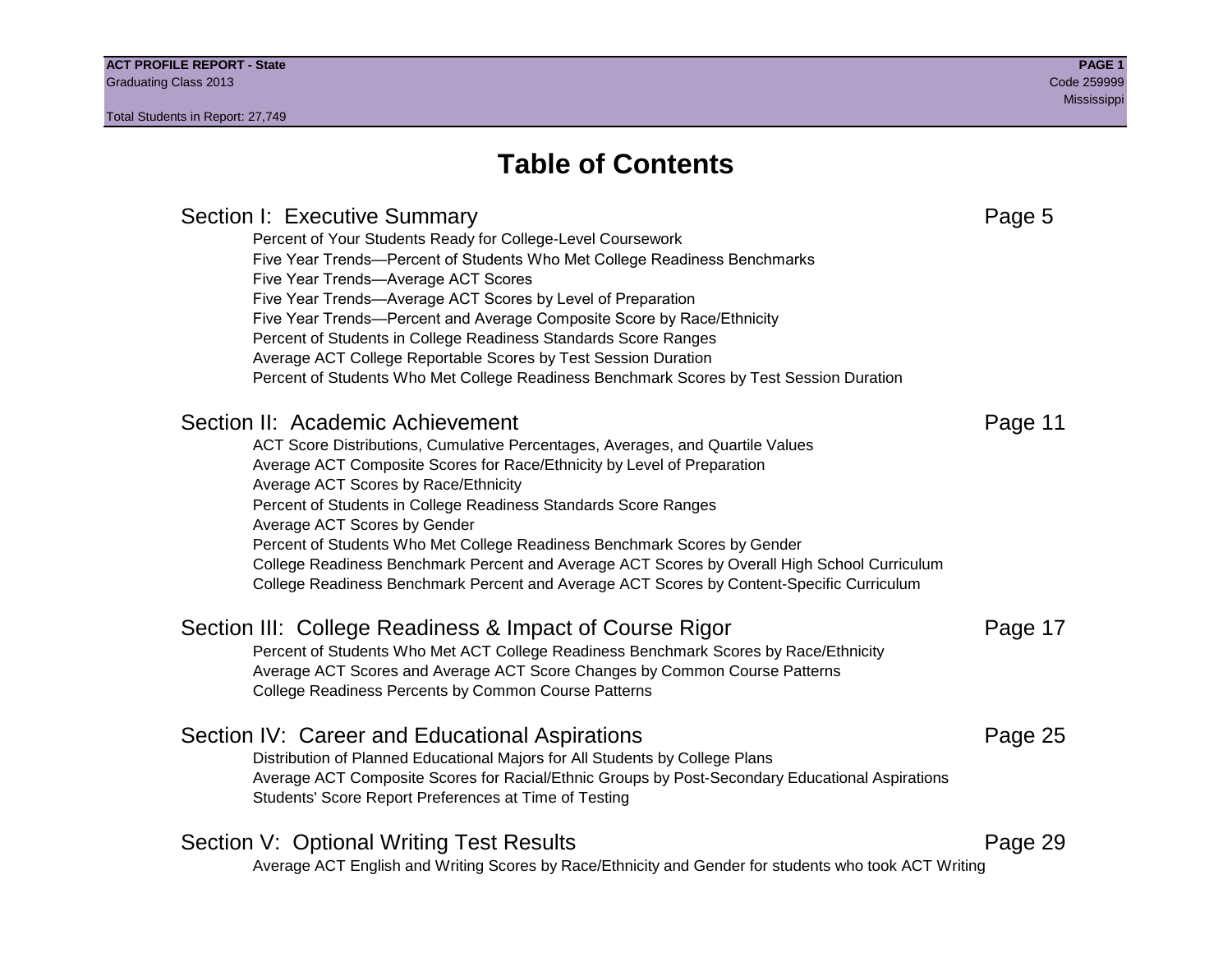Total Students in Report: 27,749

This report provides information about the performance of your 2013 graduating seniors who took the ACT as sophomores, juniors, or seniors; and self-reported at the time of testing that they were scheduled to graduate in 2013. Beginning with the Graduating Class of 2013, all students whose scores are college reportable, both standard and extended time tests, are now included in the report.

This report focuses on:

**Performance** - student test performance in the context of college readiness

**Access** - number of your graduates exposed to college entrance testing and the percent of race/ethnicity participation

**Course Selection** - percent of students pursuing a core curriculum

**Course Rigor** - impact of rigorous coursework on achievement

**College Readiness** - percent of students meeting ACT College Readiness Benchmark Scores in each content area

**Awareness** - extent to which student aspirations match performance

**Articulation** - colleges and universities to which your students send test results

Each year, test data for a school, district, and the state represents a different cohort of students. ACT encourages educators to focus on trends (3, 5, 10 years), not year-to-year changes. Such changes can represent normal – even expected – fluctuations. On the other hand, trend lines offer more insight into what is happening in a school, district, or the state.

Furthermore, ACT encourages educators to measure student performance in the context of college readiness measures. The focus should be on the number and percentage of students who met or exceeded ACT's College Readiness Benchmark Scores, a measure that is much more meaningful and understandable than an average composite score for a group of students.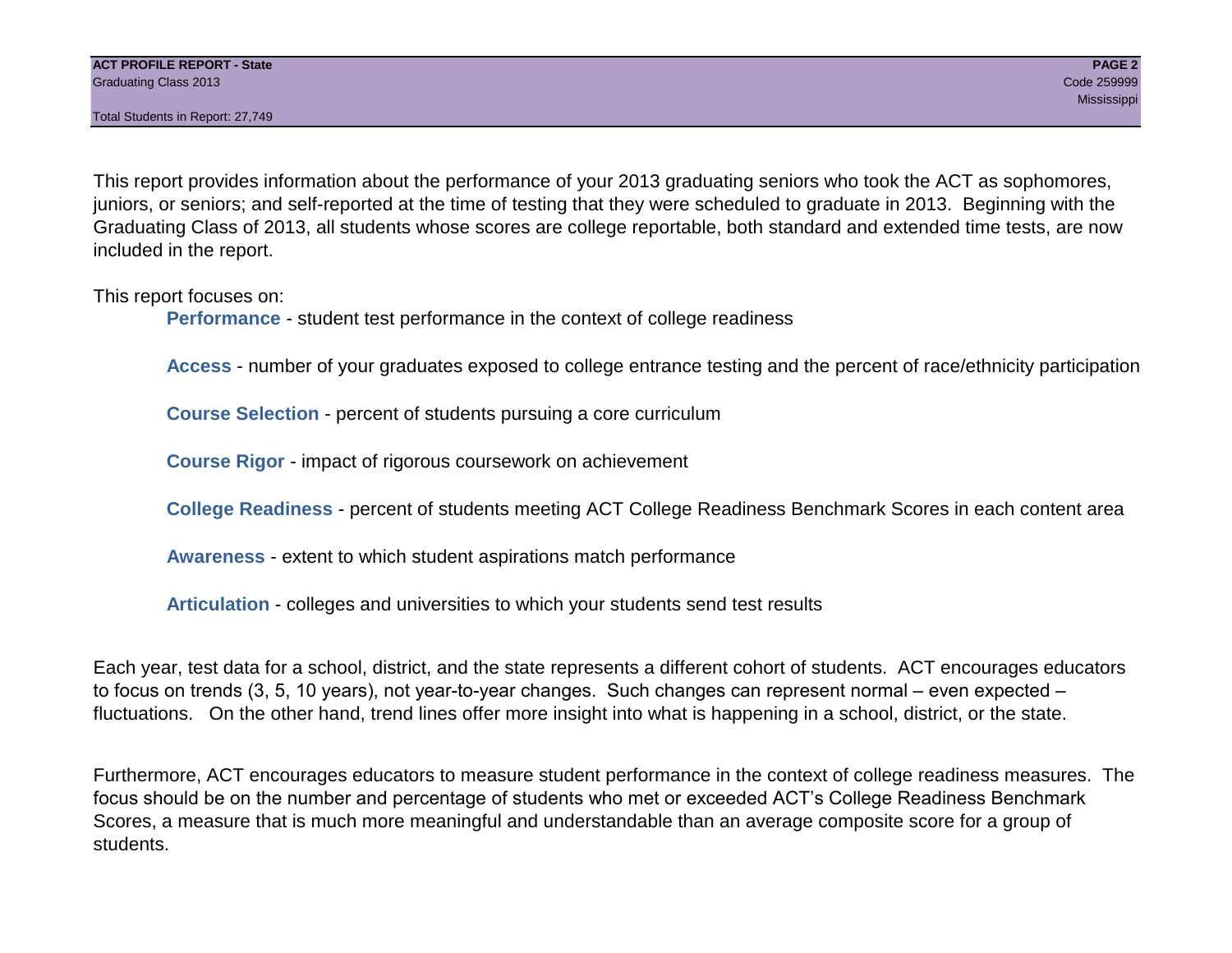Total Students in Report: 27,749

### **The ACT is a curriculum-based measure of college readiness. ACT components include:**

Tests of academic achievement in English, math, reading, science, and writing (optional) High school grade and course information Student Profile Section Career Interest Inventory

### **The ACT:**

Every few years, ACT conducts the **ACT National Curriculum Survey** to ensure its curriculum-based assessment tools accurately measure the skills high school teachers teach and instructors of entry-level college courses expect. The ACT is the only college readiness test designed to reflect the results of such a survey.

ACT's **College Readiness Standards** are sets of statements intended to help students, parents and educators understand the meaning of test scores. The standards relate test scores to the types of skills needed for success in high school and beyond. They serve as a direct link between what students have learned and what they are ready to do next. The ACT is the only college readiness test for which scores can be tied directly to standards. *Connecting College Readiness Standards to the Classroom* interpretive guides can be found at www.act.org/standard/infoserv.html.

Only the ACT reports **College Readiness Benchmark Scores** – A benchmark score is the minimum score needed on an ACT subject-area test to indicate a 50% chance of obtaining a B or higher or about a 75% chance of obtaining a C or higher in the corresponding credit-bearing college courses, which include English Composition, Algebra, Social Science and Biology. These scores were empirically derived based on the actual performance of students in college. The College Readiness Benchmark Scores, updated for 2013, are:

| College Course/Course Area | <b>ACT Test</b> | <b>Benchmark Score</b> |
|----------------------------|-----------------|------------------------|
| <b>English Composition</b> | English         | 18                     |
| Algebra                    | Mathematics     | 22                     |
| <b>Social Sciences</b>     | Reading         | 22                     |
| Biology                    | Science         | 23                     |

For more information, go to www.act.org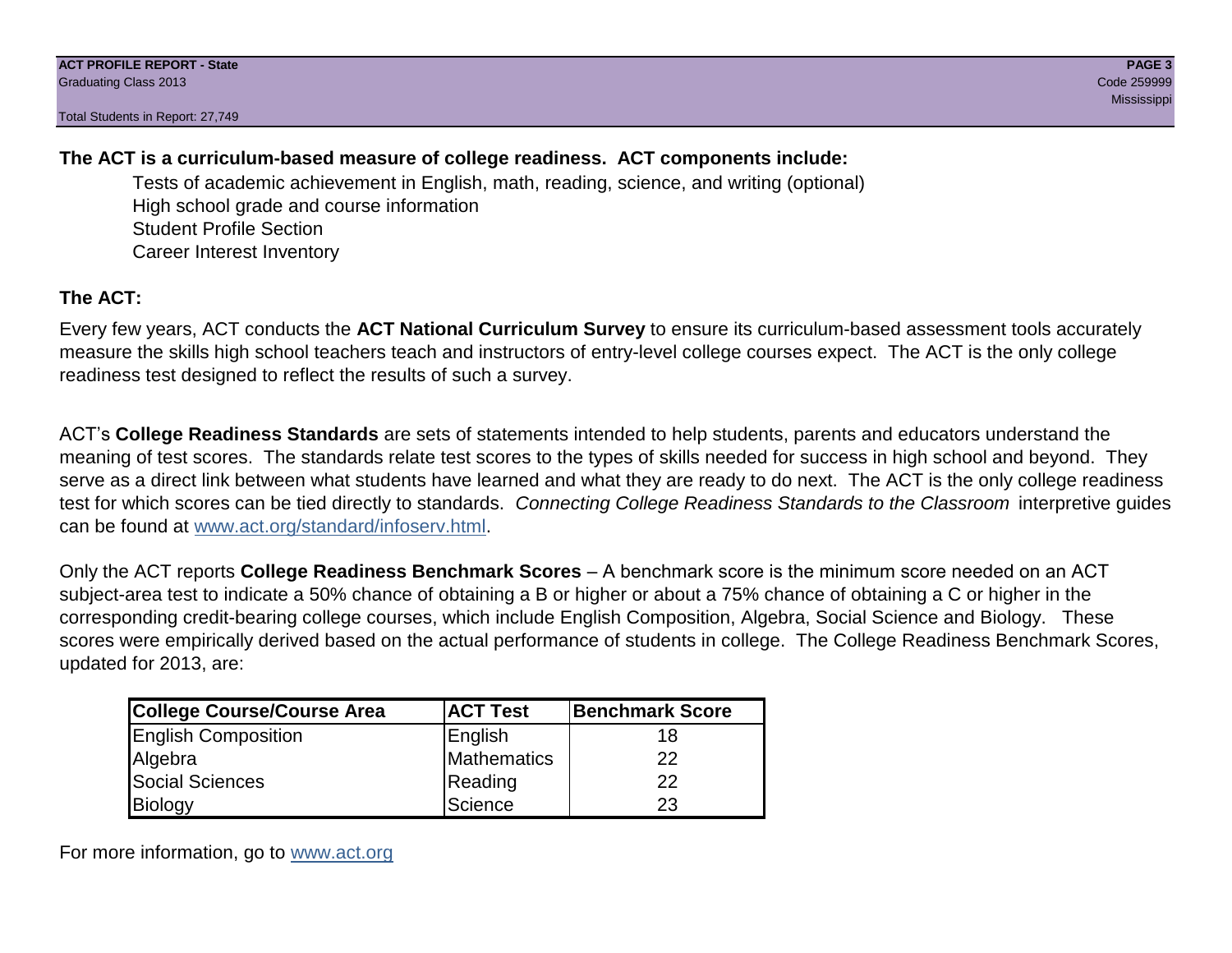#### **How to Improve Scores and Increase College Readiness**

12% of your students met all four ACT College Readiness Benchmark Scores (Table 1.1). To improve students' scores and increase the percentage of students identified as college ready, ACT suggests:

PROVIDING ACCESS FOR ALL STUDENTS TO TAKE THE ACT: 27,749 of your students are included in this report (the 'cohort'). Increasing access insures that more students have the opportunity to consider college and allows the reader to use this report to evaluate how well courses and instructional programs are preparing students for college and work.

MAKING CORE CURRICULUM A PRIORITY: Emphasize the need for all students to develop college and work ready skills, regardless of postsecondary aspirations. 76% of the students in the cohort reported taking courses that would be considered 'Core or More' (Table 1.4).

MAKING SURE STUDENTS ARE TAKING THE RIGHT KINDS OF COURSES: Table 3.2 reports 4% of the cohort took less than three years of math courses. Of these students, 2% were college ready. 22% of the cohort reported taking a course sequence of Algebra I, Algebra II, and Geometry. 3% of these students were college ready. In comparison, 27% of the students who took 3 or more years of math beyond Algebra I, Algebra II, and Geometry were college ready. Getting more students ready for Algebra prior to 9th grade will increase the chances that students will be prepared for and take advanced-level math courses.

Similarly, Table 3.2 reports 20% of the cohort took less than three years of natural science courses. 10% of these students were college ready. In comparison, 23% of students who took at least three years of science coursework were college ready.

EVALUATING RIGOR OF COURSES: Table 2.6 reports the percentage of students falling in each of the ACT College Readiness Standards score ranges. For example, approximately 71% of the cohort fall into the lowest three Mathematics score ranges. To increase these students' achievement, identify the standards they should focus on next by accessing ACT's College Readiness Standards at www.act.org/standard.

PLAN GUIDANCE ACTIVITIES BASED ON STUDENTS' CAREER AND COLLEGE ASPIRATIONS: Data in Tables 4.1 and 4.2 enable the reader to determine if aspirations are consistent with academic performance and whether among students with similar aspirations, academic performance is consistent across racial/ethnic groups.

For more information on interpreting data in this report, or to learn how ACT can help your students improve their readiness for college and the workplace, contact ACT Customer Service at 319-337-1309 or customerservices@act.org.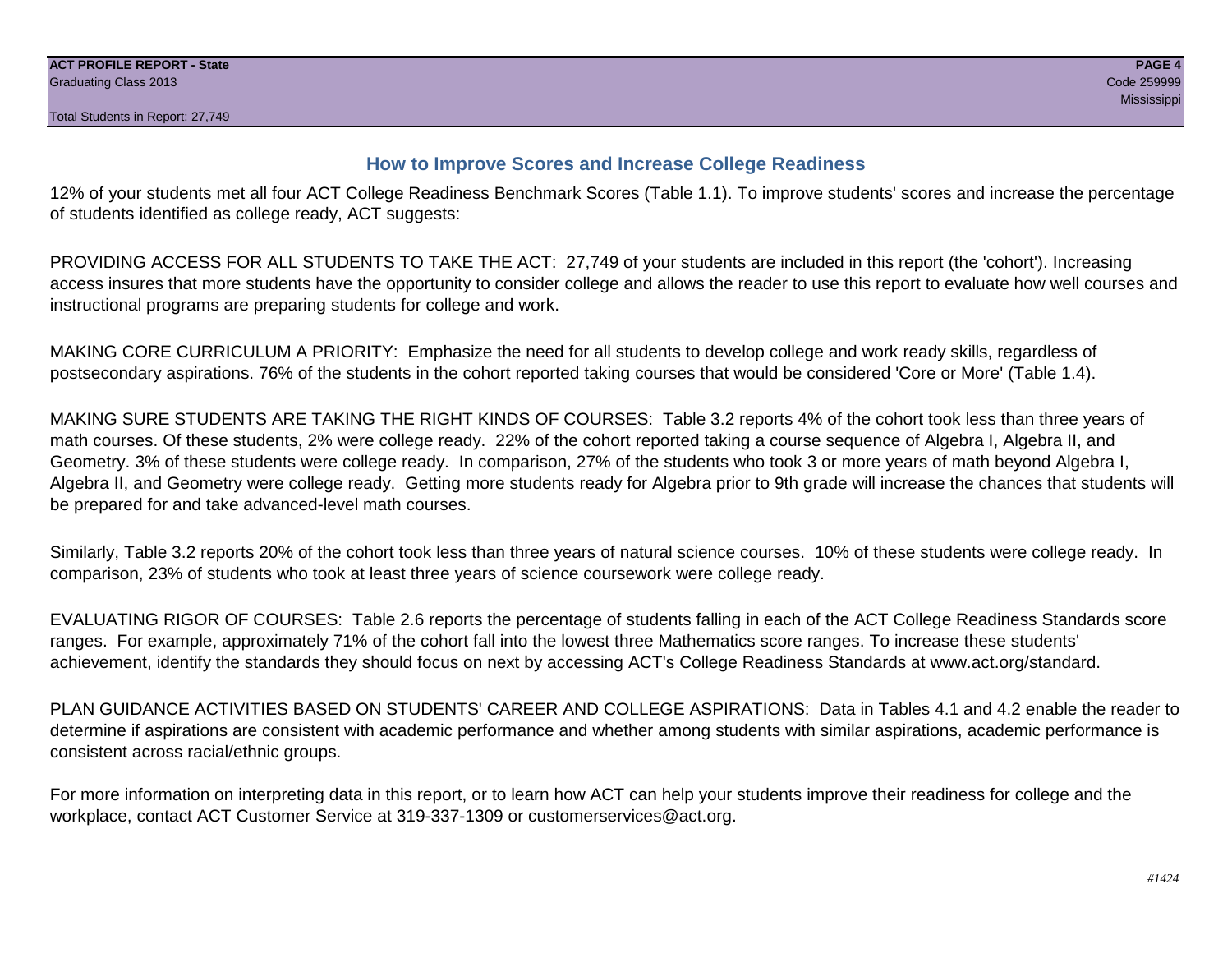**ACT PROFILE REPORT - State: SECTION I, EXECUTIVE SUMMARY PAGE 5** Graduating Class 2013 Code 259999

Total Students in Report: 27,749

Mississippi (1999) - Mississippi (1999) - Mississippi (1999) - Mississippi (1999) - Mississippi (1999) - Missi

## Section I Executive Summary

Beginning with the Graduating Class of 2013, all students whose scores are college reportable, both standard and extended time tests, are now included. Also beginning with the 2013 Graduating Class data, College Readiness Benchmarks for Reading and Science were updated to reflect the most recent college coursework research.

> To find the results of only standard time or extended time test takers, refer to Tables 1.7 and 1.8 on page 10.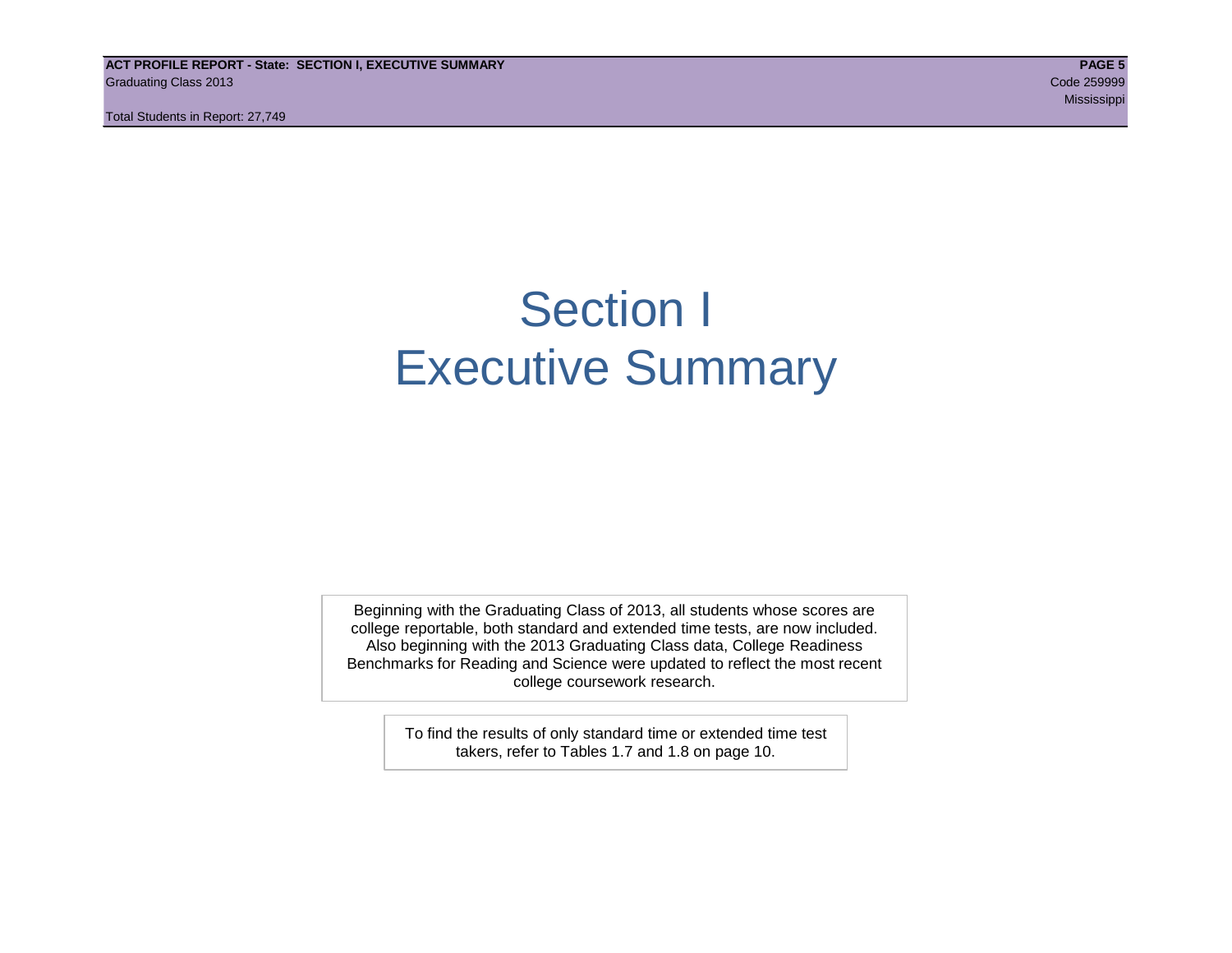#### **ACT PROFILE REPORT - State: SECTION I, EXECUTIVE SUMMARY PAGE 6** Graduating Class 2013 Code 259999

Total Students in Report: 27,749



#### **Figure 1.1. Percent of Your Students Ready for College-Level Coursework**

**A benchmark score is the minimum score needed on an ACT subject-area test to indicate a 50% chance of obtaining a B or higher or about a 75% chance of obtaining a C or higher in the corresponding credit-bearing college course.**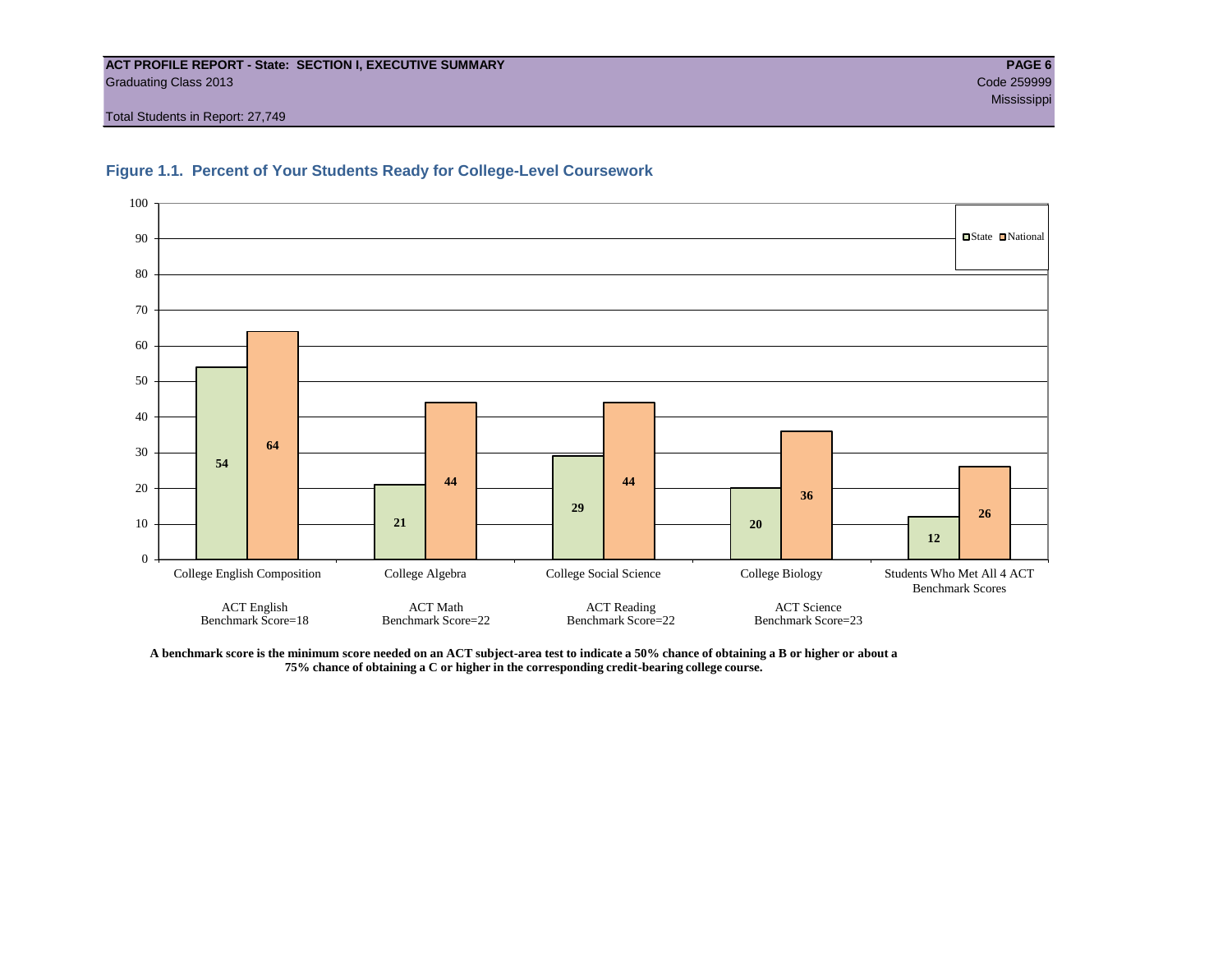#### **ACT PROFILE REPORT - State: SECTION I, EXECUTIVE SUMMARY PAGE 7** Graduating Class 2013 Code 259999

Mississippi (1999) - Mississippi (1999) - Mississippi (1999) - Mississippi (1999) - Mississippi (1999) - Missi

Total Students in Report: 27,749

|      |               | <b>Number of Students</b> |                |          |                    | <b>Percent Who Met Benchmarks</b> |              |          |                |          |                     |          |  |  |
|------|---------------|---------------------------|----------------|----------|--------------------|-----------------------------------|--------------|----------|----------------|----------|---------------------|----------|--|--|
|      | <b>Tested</b> |                           | <b>English</b> |          | <b>Mathematics</b> |                                   | Reading      |          | <b>Science</b> |          | <b>Met All Four</b> |          |  |  |
| Year | <b>State</b>  | <b>National</b>           | <b>State</b>   | National | State              | National                          | <b>State</b> | National | <b>State</b>   | National | <b>State</b>        | National |  |  |
| 2009 | 25,976        | .480,469                  | 57             | 67       | 20                 | 42                                | 34           | 53       | 14             | 28       | 10                  | 23       |  |  |
| 2010 | 26,887        | ,568,835                  | 53             | 66       | 20                 | 43                                | 34           | 52       | 14             | 29       | 10                  | 24       |  |  |
| 2011 | 28,167        | .623,112                  | 52             | 66       | 20                 | 45                                | 33           | 52       | 13             | 30       | 10                  | 25       |  |  |
| 2012 | 28,288        | .666,017                  | 53             | 67       | 21                 | 46                                | 34           | 52       | 14             | 31       |                     | 25       |  |  |
| 2013 | 27,749        | 1,799,243                 | 54             | 64       | 21                 | 44                                | 29           | 44       | 20             | 36       | 12                  | 26       |  |  |

#### **Table 1.1. Five Year Trends—Percent of Students Who Met College Readiness Benchmarks**

#### **Table 1.2. Five Year Trends—Average ACT Scores**

|      |              | <b>Number of Students</b> |                |          |                    | <b>Average ACT Scores</b> |                |                 |                |          |                  |          |  |
|------|--------------|---------------------------|----------------|----------|--------------------|---------------------------|----------------|-----------------|----------------|----------|------------------|----------|--|
|      |              | Tested                    | <b>English</b> |          | <b>Mathematics</b> |                           | <b>Reading</b> |                 | <b>Science</b> |          | <b>Composite</b> |          |  |
| Year | <b>State</b> | <b>National</b>           | <b>State</b>   | National | State              | National                  | State          | <b>National</b> | <b>State</b>   | National | <b>State</b>     | National |  |
| 2009 | 25,976       | .480,469                  | 19.1           | 20.6     | 18.3               | 21.0                      | 19.0           | 21.4            | 18.7           | 20.9     | 18.9             | 21.1     |  |
| 2010 | 26,887       | .568.835                  | 18.6           | 20.5     | 18.3               | 21.0                      | 18.8           | 21.3            | 18.8           | 20.9     | 18.8             | 21.0     |  |
| 2011 | 28,167       | .623,112                  | 18.6           | 20.6     | 18.2               | 21.1                      | 18.8           | 21.3            | 18.7           | 20.9     | 18.7             | 21.1     |  |
| 2012 | 28,288       | .666,017                  | 18.6           | 20.5     | 18.3               | 21.1                      | 18.9           | 21.3            | 18.7           | 20.9     | 18.7             | 21.1     |  |
| 2013 | 27,749       | 1,799,243                 | 18.8           | 20.2     | 18.3               | 20.9                      | 19.1           | 21.1            | 18.8           | 20.7     | 18.9             | 20.9     |  |

#### **Table 1.3. Five Year Trends—Average ACT Scores Nationwide**

|      | <b>Number of Students</b> |                | <b>Average ACT Scores</b> |         |                |                  |  |  |  |  |  |
|------|---------------------------|----------------|---------------------------|---------|----------------|------------------|--|--|--|--|--|
| Year | Tested                    | <b>English</b> | <b>Mathematics</b>        | Reading | <b>Science</b> | <b>Composite</b> |  |  |  |  |  |
| 2009 | ,480,469                  | 20.6           | 21.0                      | 21.4    | 20.9           | 21.1             |  |  |  |  |  |
| 2010 | ,568,835                  | 20.5           | 21.0                      | 21.3    | 20.9           | 21.0             |  |  |  |  |  |
| 2011 | ,623,112                  | 20.6           | 21.1                      | 21.3    | 20.9           | 21.1             |  |  |  |  |  |
| 2012 | ,666,017                  | 20.5           | 21.1                      | 21.3    | 20.9           | 21.1             |  |  |  |  |  |
| 2013 | 1,799,243                 | 20.2           | 20.9                      | 21.1    | 20.7           | 20.9             |  |  |  |  |  |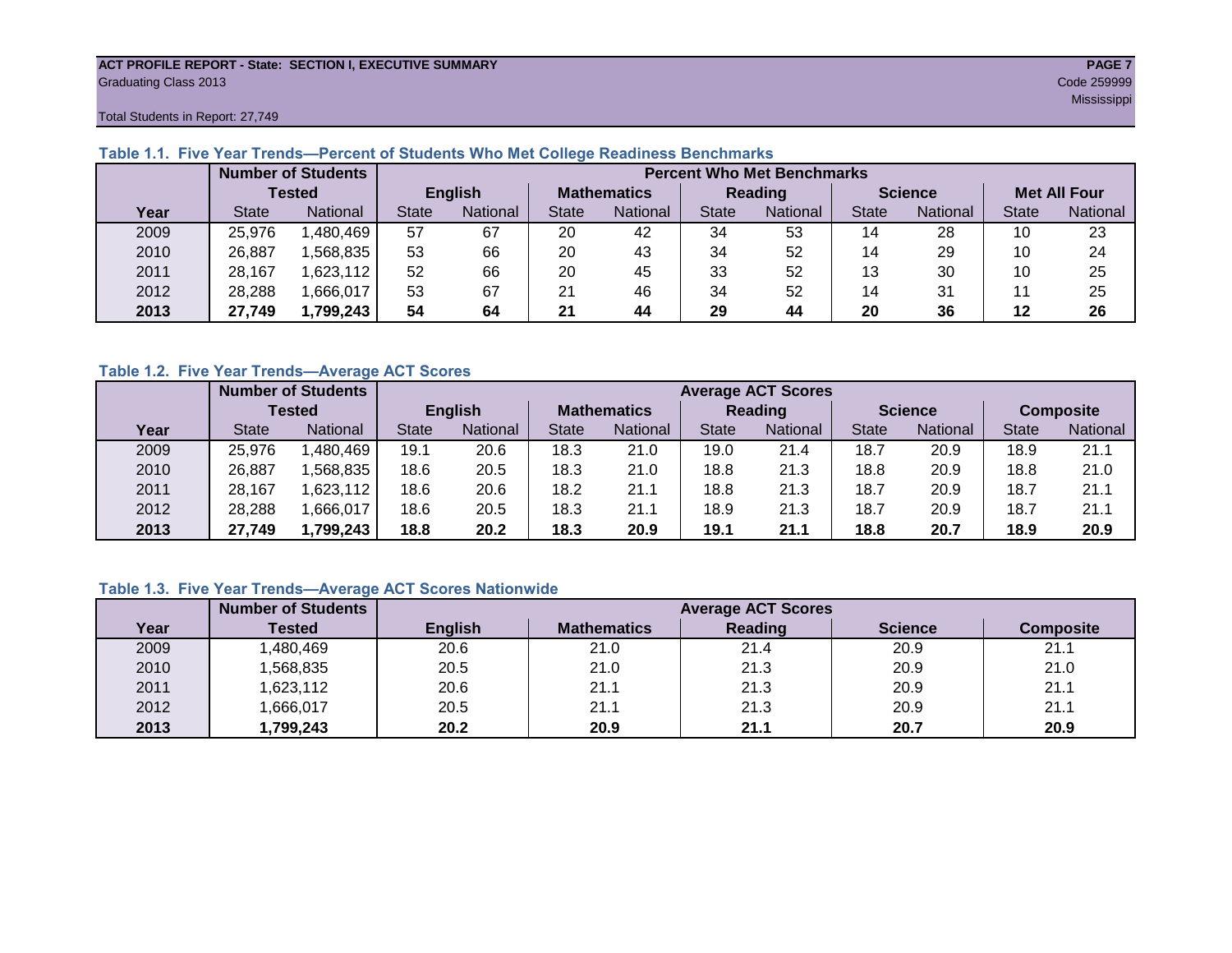#### **ACT PROFILE REPORT - State: SECTION I, EXECUTIVE SUMMARY PAGE 8** Graduating Class 2013 Code 259999

#### Total Students in Report: 27,749

|      |                                     |           |                      |      |             | <b>Average ACT Scores</b> |         |                    |         |                |         |                |         |                  |  |
|------|-------------------------------------|-----------|----------------------|------|-------------|---------------------------|---------|--------------------|---------|----------------|---------|----------------|---------|------------------|--|
|      | <b>Number of Students</b><br>Tested |           | Percent <sup>2</sup> |      |             | <b>English</b>            |         | <b>Mathematics</b> |         | <b>Reading</b> |         | <b>Science</b> |         | <b>Composite</b> |  |
|      |                                     |           | Core                 | Less |             |                           |         |                    |         |                |         |                |         |                  |  |
|      | Core or                             | Less than | or                   | than | Core or     | Less than                 | Core or | Less than          | Core or | Less than      | Core or | Less than      | Core or | Less than        |  |
| Year | More                                | Core      | More                 | Core | <b>More</b> | Core                      | More    | Core               | More    | Core           | More    | Core           | More    | Core             |  |
| 2009 | 15,743                              | 9,689     | 61                   | 37   | 20.4        | 17.1                      | 19.2    | 16.9               | 20.1    | 17.4           | 19.6    | 17.3           | 20.0    | 17.3             |  |
| 2010 | 16,970                              | 9,397     | 63                   | 35   | 19.9        | 16.5                      | 19.1    | 16.9               | 19.8    | 17.2           | 19.7    | 17.5           | 19.7    | 17.1             |  |
| 2011 | 18,390                              | 9,226     | 65                   | 33   | 19.8        | 16.4                      | 19.0    | 16.8               | 19.7    | 17.2           | 19.5    | 17.2           | 19.6    | 17.0             |  |
| 2012 | 21,238                              | 6.794     | 75                   | 24   | 19.4        | 16.2                      | 18.8    | 16.8               | 19.5    | 17.1           | 19.2    | 17.1           | 19.4    | 16.9             |  |
| 2013 | 20,963                              | 6.370     | 76                   | 23   | 19.6        | 16.6                      | 18.8    | 16.8               | 19.7    | 17.4           | 19.3    | 17.4           | 19.5    | 17.2             |  |

#### **Table 1.4. Five Year Trends—Average ACT Scores by Level of Preparation**

<sup>1</sup>"Core or More" results correspond to students taking four or more years of English AND three or more years each of math, social studies, and natural science.

 $2$ Percent of all students tested. Numbers will not add up to 100% due to student non-response.

#### **Table 1.5. Five Year Trends—Percent and Average Composite Score by Race/Ethnicity**

|                                        |        | 2009 |      |        | 2010          |      | 2011   |     | 2012 |        |         | 2013 |        |               |      |
|----------------------------------------|--------|------|------|--------|---------------|------|--------|-----|------|--------|---------|------|--------|---------------|------|
|                                        |        | $\%$ | Avg  | N      | $\frac{9}{6}$ | Avg  | N      | %   | Avg  | N      | %       | Ava  | N      | $\frac{9}{6}$ | Avg  |
| <b>All Students</b>                    | 25.976 | 100  | 18.9 | 26.887 | 100           | 18.8 | 28.167 | 100 | 18.7 | 28.288 | 100     | 18.7 | 27.749 | 100           | 18.9 |
| Black/African American                 | 10.287 | 40   | 16.5 | 10.850 | 40            | 16.3 | 11.617 | 41  | 16.3 | 11.549 | 41      | 16.3 | 11.183 | 40            | 16.5 |
| American Indian/Alaska Native          | 119    |      | 18.2 | 129    | 0             | 18.0 | 133    | 0   | 17.4 | 132    |         | 17.0 | 124    | 0             | 17.5 |
| White                                  | 13.813 | 53   | 20.5 | 14,211 | 53            | 20.5 | 14.168 | 50  | 20.5 | 14,143 | 50      | 20.6 | 13.834 | 50            | 20.7 |
| Hispanic/Latino                        | 315    |      | 19.3 | 332    |               | 19.1 | 567    |     | 19.0 | 680    |         | 19.0 | 664    |               | 19.1 |
| Asian                                  | 312    |      | 22.4 | 287    |               | 22.8 | 317    |     | 22.7 | 304    |         | 22.2 | 309    |               | 22.8 |
| Native Hawaiian/Other Pacific Islander |        |      |      |        | 0             |      | 15     |     | 20.8 | 17     |         | 18.6 | 17     | 0             | 19.1 |
| Two or more races                      | 256    |      | 19.7 | 274    |               | 19.8 | 405    |     | 19.3 | 562    | ົ       | 19.2 | 595    |               | 19.8 |
| Prefer not to respond/No response      | 874    |      | 19.4 | 804    | ີ             | 19.4 | 945    | 3   | 19.0 | 901    | ົ<br>۰J | 19.3 | 1,023  |               | 19.3 |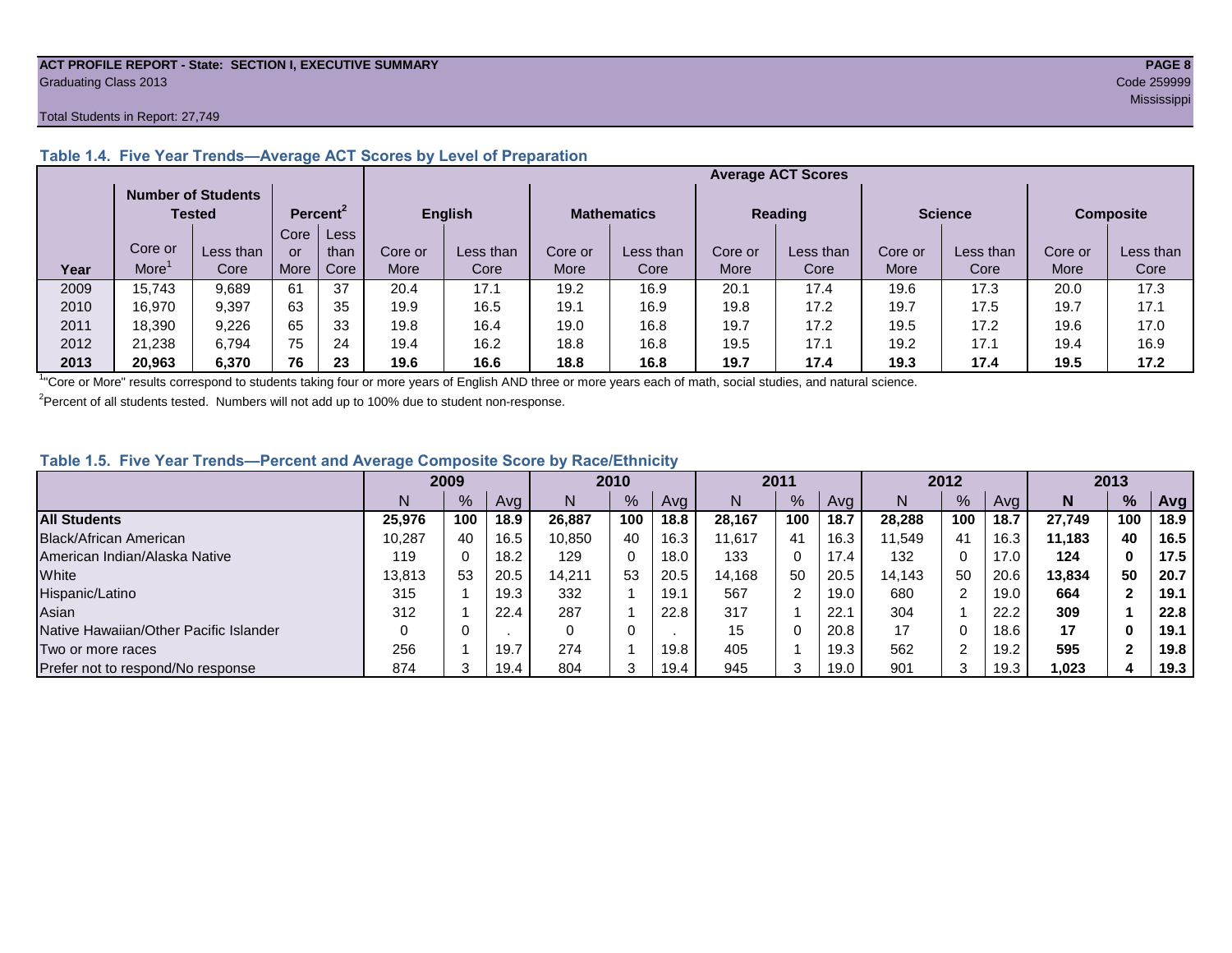## **ACT PROFILE REPORT - State: SECTION I, EXECUTIVE SUMMARY PAGE 9** Graduating Class 2013 Code 259999

#### Total Students in Report: 27,749

#### **Table 1.6. Percent of Students in College Readiness Standards Score Ranges**

| <b>CRS</b>    | <b>English</b>       | <b>Mathematics</b>           | <b>Reading</b>       | <b>Science</b>        |
|---------------|----------------------|------------------------------|----------------------|-----------------------|
| Range         | (Benchmark = $18$ )  | (Benchmark = $22$ )          | (Benchmark = $22$ )  | $(Benchmark = 23)$    |
|               | 100%                 | 100%                         | 100%                 | 100%                  |
| $1 - 12$      | 50%<br>15%<br>13%    | 50%<br>$1\%$<br>$1\%$        | 50%<br>10%<br>$8\%$  | 50%<br>$8\%$<br>$7\%$ |
|               | $0\%$                | $0\%$                        | $0\%$                | 0%                    |
| $13 - 15$     | 100%                 | 100%                         | 100%                 | 100%                  |
|               | 50%<br>20%<br>13%    | 50%<br>24%<br>14%            | 50%<br>20%<br>13%    | 50%<br>15%<br>10%     |
|               | $0\%$                | $0\%$                        | $0\%$                | 0%                    |
|               | 100%                 | 100%                         | 100%                 | 100%                  |
| $16 - 19$     | 50%<br>22%<br>18%    | 46%<br>33%<br>50%            | 28%<br>50%<br>21%    | 33%<br>50%<br>23%     |
|               | $0\%$                | $0\%$                        | $0\%$                | 0%                    |
|               | 100%                 | 100%                         | 100%                 | 100%                  |
| $20 - 23$     | 50%<br>25%<br>23%    | 50%<br>19%<br>15%            | 50%<br>24%<br>22%    | 30%<br>28%<br>50%     |
|               | $0\%$                | $0\%$                        | $0\%$                | 0%                    |
|               | 100%                 | 100%                         | 100%                 | 100%                  |
| 24-27         | 50%<br>16%<br>12%    | 50%<br>21%<br>11%            | 50%<br>15%<br>11%    | 50%<br>20%<br>12%     |
|               | $0\%$                | $0\%$                        | 0%                   | 0%                    |
|               | 100%                 | 100%                         | 100%                 | 100%                  |
| 28-32         | 50%<br>10%<br>7%     | 50%<br>$9\%$                 | 50%<br>13%<br>7%     | 50%<br>$8\%$          |
|               | $0\%$                | $2\%$<br>$0\%$               | $0\%$                | 3%<br>0%              |
|               | 100%                 | 100%                         | 100%                 | 100%                  |
| 33-36         | 50%                  | 50%                          | 50%                  | 50%                   |
|               | $5\%$<br>3%<br>$0\%$ | $3%$<br>1%<br>$0\%$          | $5\%$<br>2%<br>$0\%$ | 1%<br>2%<br>$0\%$     |
|               | 100%                 | 100%                         | 100%                 | 100%                  |
| % At or Above | 64%<br>54%           | 44%                          | 44%                  |                       |
| Benchmark     | 50%                  | 50%<br>21%                   | 50%<br>29%           | 36%<br>50%<br>20%     |
|               | $0\%$                | $0\%$                        | $0\%$                | $0\%$                 |
|               |                      | $=$ State<br><b>Contract</b> | $=$ National         |                       |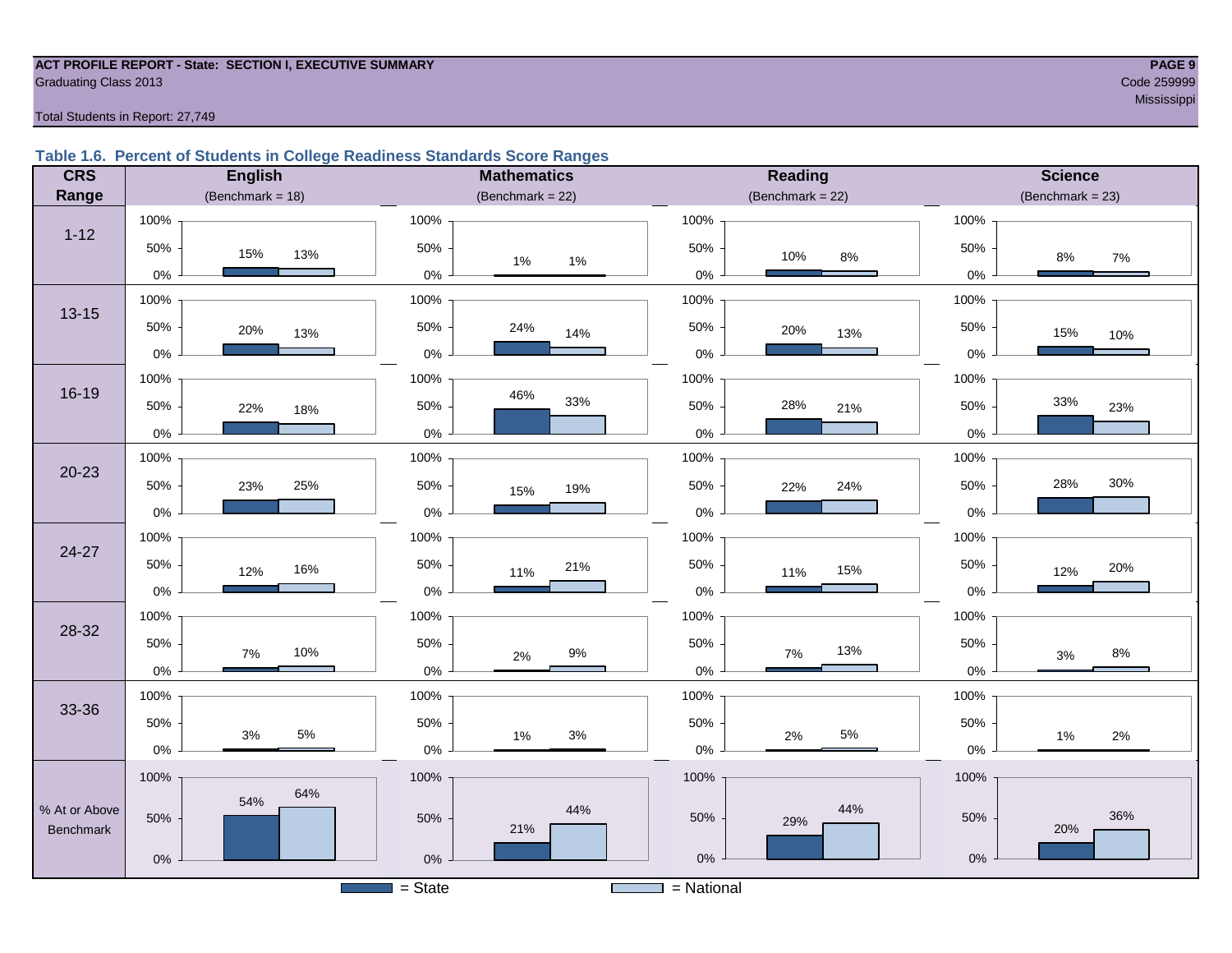### **ACT PROFILE REPORT- State: SECTION II, ACADEMIC ACHIEVEMENT PAGE 10** Graduating Class 2013 Code 259999

Total Students in Report: 27,749

| <b>Student Group</b> | <b>Test Session</b>  |           |         |         |             | <b>Average ACT Scores</b> |         |           |
|----------------------|----------------------|-----------|---------|---------|-------------|---------------------------|---------|-----------|
|                      | <b>Duration</b>      | N         | Percent | English | Mathematics | Reading                   | Science | Composite |
|                      | <b>Standard Time</b> | 27,305    | 98      | 18.9    | 18.3        | 19.2                      | 18.9    | 18.9      |
| <b>State</b>         | <b>Extended Time</b> | 444       | 2       | 15.8    | 17.1        | 17.8                      | 17.3    | 17.1      |
|                      | Total                | 27,749    | 100     | 18.8    | 18.3        | 19.1                      | 18.8    | 18.9      |
|                      | <b>Standard Time</b> | 1,727,041 | 96      | 20.4    | 21.0        | 21.3                      | 20.9    | 21.0      |
| <b>National</b>      | <b>Extended Time</b> | 72,202    | 4       | 15.9    | 17.7        | 18.1                      | 17.9    | 17.5      |
|                      | Total                | ,799,243  | 100     | 20.2    | 20.9        | 21.1                      | 20.7    | 20.9      |

#### **Table 1.7. Average ACT College Reportable Scores by Test Session Duration**

#### **Table 1.8. Percent of Students Who Met College Readiness Benchmark Scores by Test Session Duration**

| <b>Student Group</b> | <b>Test Session</b>  |         | <b>Percent of Students</b> |         |         |          |  |  |  |  |
|----------------------|----------------------|---------|----------------------------|---------|---------|----------|--|--|--|--|
|                      | <b>Duration</b>      | English | Mathematics                | Reading | Science | All Four |  |  |  |  |
|                      | <b>Standard Time</b> | 54      | 21                         | 29      | 20      | 12       |  |  |  |  |
| <b>State</b>         | <b>Extended Time</b> | 34      | 16                         | 25      | 13      | 9        |  |  |  |  |
|                      | Total                | 54      | 21                         | 29      | 20      | 12       |  |  |  |  |
|                      | <b>Standard Time</b> | 65      | 45                         | 45      | 37      | 27       |  |  |  |  |
| <b>National</b>      | <b>Extended Time</b> | 35      | 20                         | 28      | 20      | 13       |  |  |  |  |
|                      | Total                | 64      | 44                         | 44      | 36      | 26       |  |  |  |  |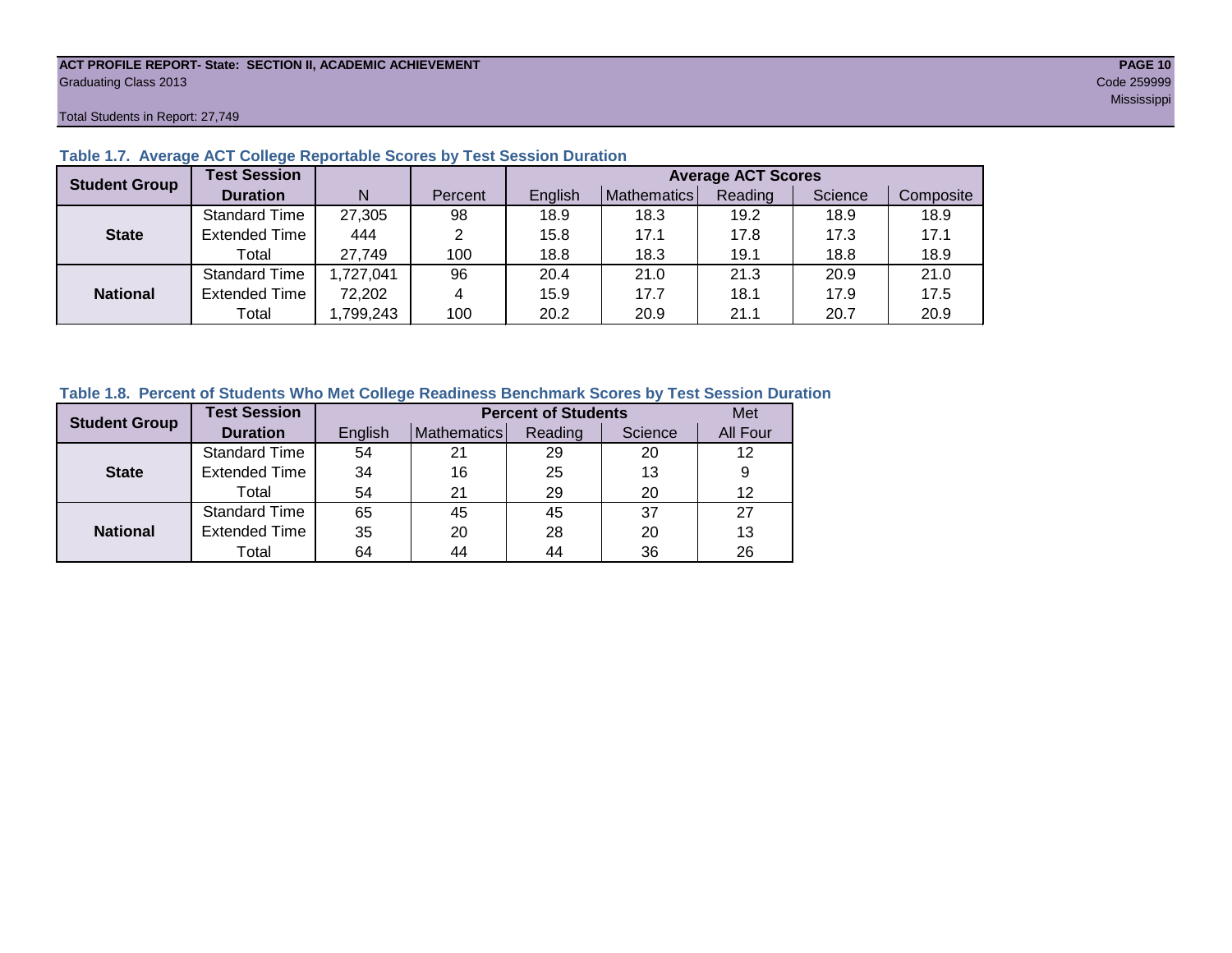**ACT PROFILE REPORT- State: SECTION II, ACADEMIC ACHIEVEMENT PAGE 11** Graduating Class 2013 Code 259999

Total Students in Report: 27,749

## Section II Academic Achievement

Beginning with the Graduating Class of 2013, all students whose scores are college reportable, both standard and extended time tests, are now included. Also beginning with the 2013 Graduating Class data, College Readiness Benchmarks for Reading and Science were updated to reflect the most recent college coursework research.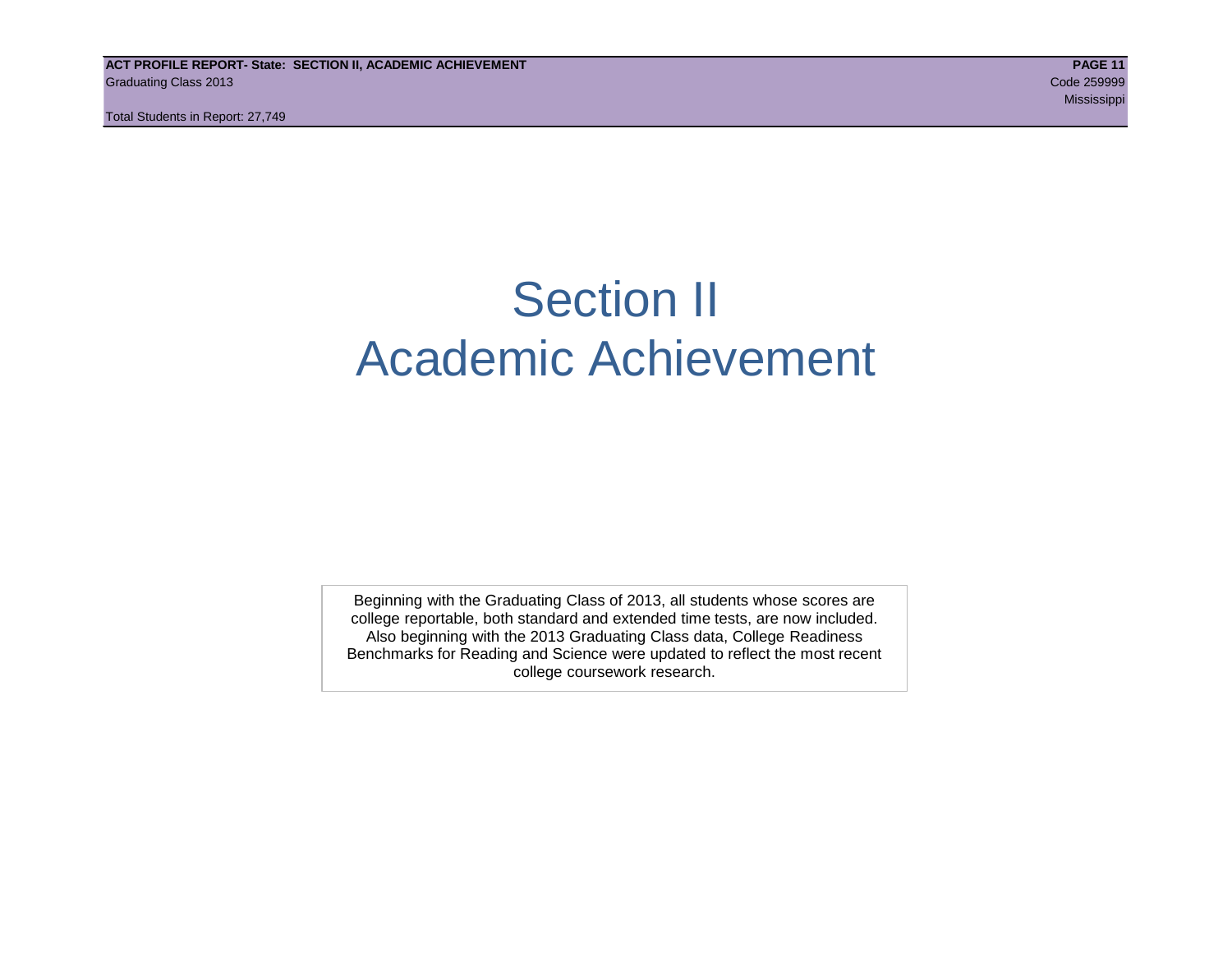### **ACT PROFILE REPORT- State: SECTION II, ACADEMIC ACHIEVEMENT PAGE 12** Graduating Class 2013 Code 259999

Total Students in Report: 27,749

|  | Table 2.1. ACT Score Distributions, Cumulative Percentages (CP <sup>1</sup> ), and Score Averages |  |  |  |
|--|---------------------------------------------------------------------------------------------------|--|--|--|
|  |                                                                                                   |  |  |  |

| <b>ACT Scale</b> |       | <b>English</b> |                | <b>Mathematics</b>        | Reading        |                |                 | <b>Science</b> |                | <b>Composite</b> | <b>ACT Scale</b> |
|------------------|-------|----------------|----------------|---------------------------|----------------|----------------|-----------------|----------------|----------------|------------------|------------------|
| <b>Score</b>     | N     | CP             | $\mathsf{N}$   | $\mathsf{CP}$             | ${\sf N}$      | CP             | ${\sf N}$       | CP             | N              | $\mathsf{CP}$    | <b>Score</b>     |
| 36               | 56    | 100            | 16             | 100                       | 109            | 100            | $\overline{27}$ | 100            | $\overline{7}$ | 100              | 36               |
| 35               | 216   | 100            | 33             | 100                       | 95             | 100            | $40\,$          | 100            | 20             | 100              | 35               |
| 34               | 226   | 99             | 54             | 100                       | 201            | 99             | 40              | 100            | 36             | 100              | 34               |
| 33               | 294   | 98             | 50             | 100                       | 260            | 99             | 37              | 100            | 73             | 100              | 33               |
| 32               | 266   | 97             | 44             | 99                        | 328            | 98             | 94              | 99             | 128            | 100              | $32\,$           |
| 31               | 302   | 96             | $77\,$         | 99                        | 420            | 96             | 115             | 99             | 194            | 99               | 31               |
| 30               | 426   | 95             | 104            | 99                        | 393            | 95             | 158             | 99             | 290            | 98               | 30               |
| 29               | 331   | 94             | 155            | 99                        | 410            | 93             | 188             | 98             | 366            | 97               | 29               |
| 28               | 487   | 92             | 278            | 98                        | 474            | 92             | 246             | 97             | 421            | 96               | 28               |
| 27               | 546   | 91             | 473            | $97\,$                    | 512            | 90             | 384             | 97             | 490            | 94               | $27\,$           |
| 26               | 733   | 89             | 648            | 95                        | 593            | 88             | 483             | 95             | 685            | 93               | 26               |
| 25               | 937   | 86             | 787            | 93                        | 643            | 86             | 917             | 93             | 799            | 90               | 25               |
| 24               | 1,034 | 83             | 1,031          | 90                        | 1,243          | 84             | 1,472           | 90             | 939            | 87               | 24               |
| 23               | 1,174 | 79             | 1,025          | 86                        | 1,054          | 80             | 1,364           | 85             | 1,130          | 84               | 23               |
| 22               | 1,382 | 75             | 1,066          | 83                        | 1,254          | 76             | 1,556           | $80\,$         | 1,461          | 80               | 22               |
| 21               | 1,698 | 70             | 954            | 79                        | 1,892          | 71             | 2,503           | 74             | 1,767          | 75               | 21               |
| 20               | 2,072 | 64             | 1,132          | 76                        | 1,923          | 64             | 2,376           | 65             | 1,846          | 68               | 20               |
| 19               | 1,396 | 56             | 1,590          | 71                        | 1,835          | 57             | 2,532           | 57             | 2,301          | 62               | 19               |
| 18               | 1,394 | 51             | 1,930          | 66                        | 2,186          | 51             | 2,905           | 48             | 2,585          | 53               | 18               |
| 17               | 1,426 | 46             | 3,780          | 59                        | 1,651          | 43             | 1,861           | 37             | 2,546          | 44               | 17               |
| 16               | 1,795 | 41             | 5,556          | 45                        | 2,131          | 37             | 1,875           | 30             | 2,732          | 35               | 16               |
| 15               | 2,311 | 34             | 4,410          | 25                        | 1,915          | 29             | 1,680           | 24             | 2,372          | 25               | 15               |
| 14               | 1,716 | 26             | 1,759          | $\boldsymbol{9}$          | 1,636          | 22             | 1,382           | 18             | 2,019          | 16               | 14               |
| 13               | 1,501 | $20\,$         | 548            | $\ensuremath{\mathsf{3}}$ | 1,862          | 17             | 1,189           | 13             | 1,492          | 9                | 13               |
| 12               | 1,081 | 15             | 172            | $\mathbf{1}$              | 1,401          | 10             | 886             | 8              | 731            | $\overline{4}$   | 12               |
| 11               | 1,051 | 11             | 51             |                           | 735            | 5              | 678             | 5              | 252            |                  | 11               |
| 10               | 850   | $\overline{7}$ | $19$           |                           | 356            | $\overline{2}$ | 443             | 3              | 45             | $\overline{1}$   | 10               |
| 9                | 534   | 4              | $\overline{4}$ |                           | 116            |                | 210             | 1              | 13             |                  | 9                |
| 8                | 324   | 2              | 3              |                           | 55             |                | 73              | 1              | 9              |                  | 8                |
| $\overline{7}$   | 124   |                | $\mathbf 0$    |                           | 45             |                | 18              |                | $\mathbf 0$    |                  | $\overline{7}$   |
| 6                | 44    |                | $\mathbf 0$    |                           | 9              |                | 11              | 1              | $\mathbf 0$    |                  | $6\phantom{.}$   |
| 5                | 14    |                | $\mathbf 0$    |                           | $\overline{7}$ |                | 5               |                | $\mathbf 0$    |                  | 5                |
| 4                | 4     |                | $\mathbf 0$    |                           | 5              |                |                 | 1              | $\mathbf 0$    |                  |                  |
| 3                | 3     |                | $\mathbf 0$    |                           | 0              |                | $\Omega$        | 1              | $\mathbf 0$    |                  | 3                |
| $\overline{2}$   | 0     | 1              | $\mathbf 0$    |                           | 0              |                | $\Omega$        | $\mathbf 1$    | $\mathbf 0$    |                  | $\overline{2}$   |
|                  |       | $\mathbf{1}$   | $\Omega$       | $\mathbf{1}$              | $\Omega$       |                | $\Omega$        |                | $\Omega$       | $\overline{1}$   |                  |
| Avg (SD)         |       | 18.8(6.1)      |                | 18.3(4.0)                 |                | 19.1(5.7)      |                 | 18.8(4.6)      |                | 18.9(4.6)        | Avg (SD)         |

<sup>1</sup>CP is the cumulative percent of students at or below a score point.

Note: Shaded portions of columns identify the students who met/exceeded the ACT College Readiness Benchmark Scores.

Mississippi (1999) - Mississippi (1999) - Mississippi (1999) - Mississippi (1999) - Mississippi (1999) - Missi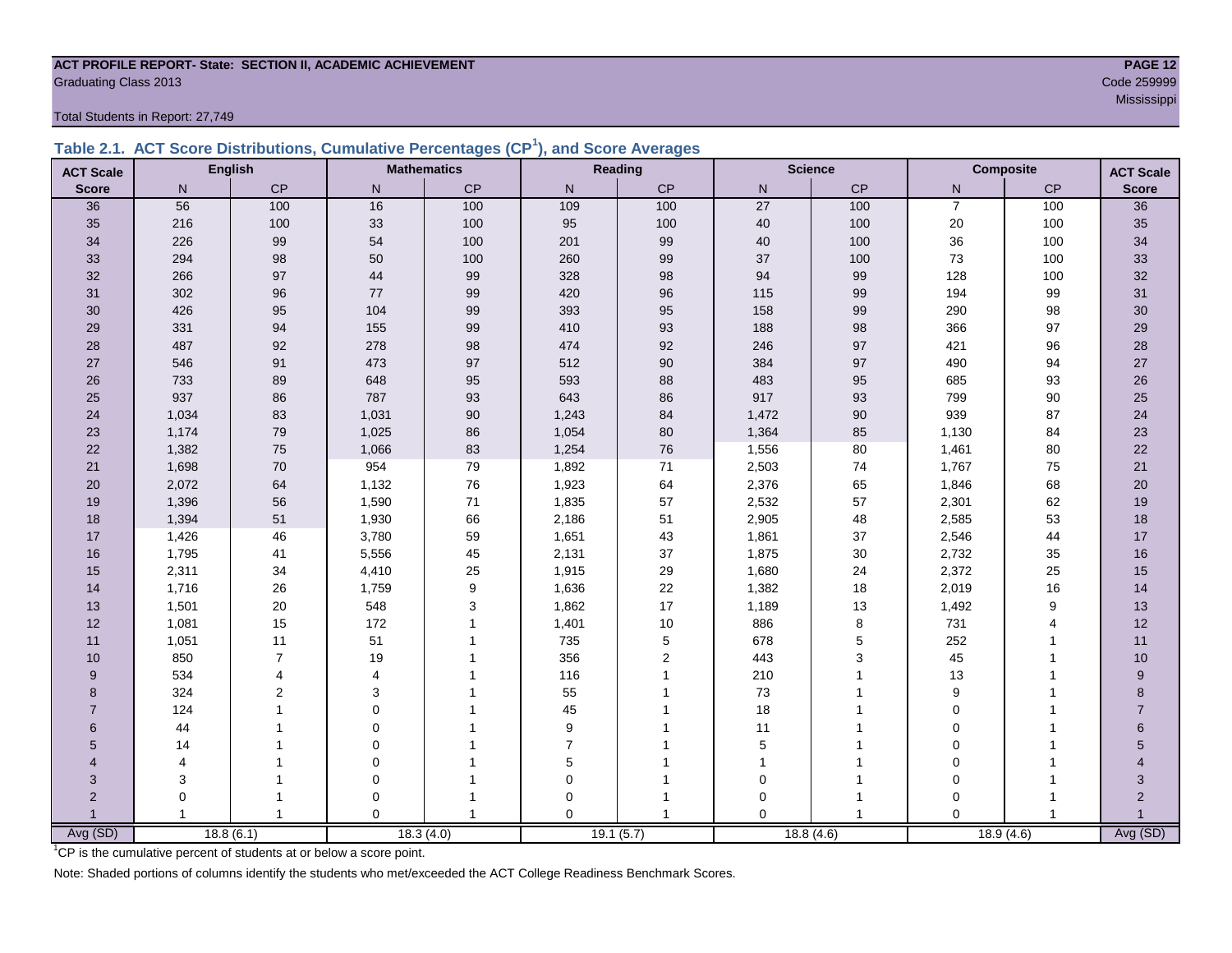## **ACT PROFILE REPORT- State: SECTION II, ACADEMIC ACHIEVEMENT PAGE 13** Graduating Class 2013 Code 259999

#### Total Students in Report: 27,749

| Table 2.2. ACT Subscore Distributions, Cumulative Percentages (CP <sup>1</sup> ), and Subscore Averages |  |
|---------------------------------------------------------------------------------------------------------|--|
|---------------------------------------------------------------------------------------------------------|--|

|                  | <b>English</b>          |     |                          |                | Reading                |     |                        |                | <b>Mathematics</b>    |     |                            |                |                        |                |                  |
|------------------|-------------------------|-----|--------------------------|----------------|------------------------|-----|------------------------|----------------|-----------------------|-----|----------------------------|----------------|------------------------|----------------|------------------|
|                  |                         |     |                          |                | <b>Social Studies/</b> |     |                        |                | <b>Pre/Elementary</b> |     | <b>Algebra/ Coordinate</b> |                | <b>Plane Geometry/</b> |                |                  |
| <b>ACT Scale</b> | <b>Usage/ Mechanics</b> |     | <b>Rhetorical Skills</b> |                | <b>Sciences</b>        |     | <b>Arts/Literature</b> |                | Algebra               |     | <b>Geometry</b>            |                | <b>Trigonometry</b>    |                | <b>ACT Scale</b> |
| <b>Score</b>     | N.                      | CP  | N                        | CP             | N                      | CP  | N                      | CP             | N <sub>1</sub>        | CP  | N                          | CP             | N                      | CP             | <b>Score</b>     |
| 18               | 598                     | 100 | 234                      | 100            | 309                    | 100 | 486                    | 100            | 275                   | 100 | 38                         | 100            | 44                     | 100            | 18               |
| 17               | 1,018                   | 98  | 237                      | 99             | 773                    | 99  | 580                    | 98             | 379                   | 99  | 53                         | 100            | 14                     | 100            | 17               |
| 16               | 810                     | 94  | 779                      | 98             | 815                    | 96  | 958                    | 96             | 335                   | 98  | 165                        | 100            | 207                    | 100            | 16               |
| 15               | 811                     | 91  | 1,010                    | 95             | 812                    | 93  | 1,003                  | 93             | 658                   | 96  | 406                        | 99             | 468                    | 99             | 15               |
| 14               | 1.128                   | 88  | 1,381                    | 92             | 1,206                  | 90  | 1,397                  | 89             | 875                   | 94  | 805                        | 98             | 894                    | 97             | 14               |
| 13               | 1,101                   | 84  | 1,547                    | 87             | 1,636                  | 86  | 1,433                  | 84             | 1,576                 | 91  | 1,741                      | 95             | 913                    | 94             | 13               |
| 12               | 1,673                   | 80  | 2,335                    | 81             | 2,217                  | 80  | 1,727                  | 79             | 1,756                 | 85  | 1,931                      | 88             | 2,501                  | 91             | 12               |
| 11               | 2,530                   | 74  | 2,422                    | 73             | 2,490                  | 72  | 2,425                  | 73             | 2,015                 | 79  | 3,001                      | 81             | 2,045                  | 82             | 11               |
| 10               | 2,982                   | 65  | 2,598                    | 64             | 3,109                  | 63  | 2,536                  | 64             | 2,875                 | 72  | 5,249                      | 71             | 3,405                  | 74             | 10               |
| 9                | 3,036                   | 54  | 3,743                    | 55             | 3,562                  | 52  | 2,571                  | 55             | 2,244                 | 61  | 4,225                      | 52             | 4,793                  | 62             | 9                |
| 8                | 2,594                   | 43  | 3,502                    | 41             | 3,406                  | 39  | 3,435                  | 46             | 4,093                 | 53  | 4,545                      | 37             | 4,800                  | 45             | $\bf 8$          |
| $\overline{7}$   | 2,720                   | 34  | 2,785                    | 29             | 3,480                  | 27  | 2,663                  | 33             | 5,551                 | 38  | 2,738                      | 20             | 3,358                  | 28             | $\overline{7}$   |
| 6                | 2,348                   | 24  | 1,983                    | 19             | 1,962                  | 14  | 2,659                  | 24             | 2,989                 | 18  | 1,145                      | 10             | 1,948                  | 16             | 6                |
| 5                | 1,893                   | 16  | 1,686                    | 12             | 1,117                  | 7   | 2,368                  | 14             | 1,326                 | 8   | 977                        | 6              | 730                    | 9              | 5                |
| $\overline{4}$   | 1,427                   | 9   | 1,031                    | 5              | 468                    | 3   | 989                    | 5              | 531                   | 3   | 199                        | 3              | 1,069                  | 6              | $\overline{4}$   |
| 3                | 758                     | 4   | 386                      | $\overline{2}$ | 237                    | 1   | 391                    | $\overline{2}$ | 209                   | 1   | 394                        | $\overline{2}$ | 127                    | 2              | 3                |
| $\overline{2}$   | 290                     |     | 79                       |                | 129                    |     | 120                    |                | 58                    |     | 12                         |                | 291                    | $\overline{2}$ | 2                |
|                  | 32                      | 1   | 11                       | $\overline{ }$ | 21                     | 1   | 8                      | 1              | 4                     | 1   | 125                        | 1              | 142                    | $\overline{ }$ |                  |
| Avg (SD)         | 9.4(3.8)                |     | 9.5(3.3)                 |                | 9.8(3.3)               |     | 9.5(3.6)               |                | 9.0(3.1)              |     | 9.4(2.5)                   |                | 8.9(2.7)               |                | Avg (SD)         |

<sup>1</sup>CP is the cumulative percent of students at or below a score point.

#### **Table 2.3. ACT Score Quartile Values**

| <b>Quartile</b>      | <b>Enalish</b> | <b>Mathematics</b> | Reading      | <b>Science</b> | Composite |
|----------------------|----------------|--------------------|--------------|----------------|-----------|
| Q3 (75th Percentile) | 23             | 20                 | $\sim$<br>∠∠ | nn<br>--       | __        |
| Q2 (50th Percentile) |                |                    |              | 19             |           |
| Q1 (25th Percentile) |                |                    |              | 16             |           |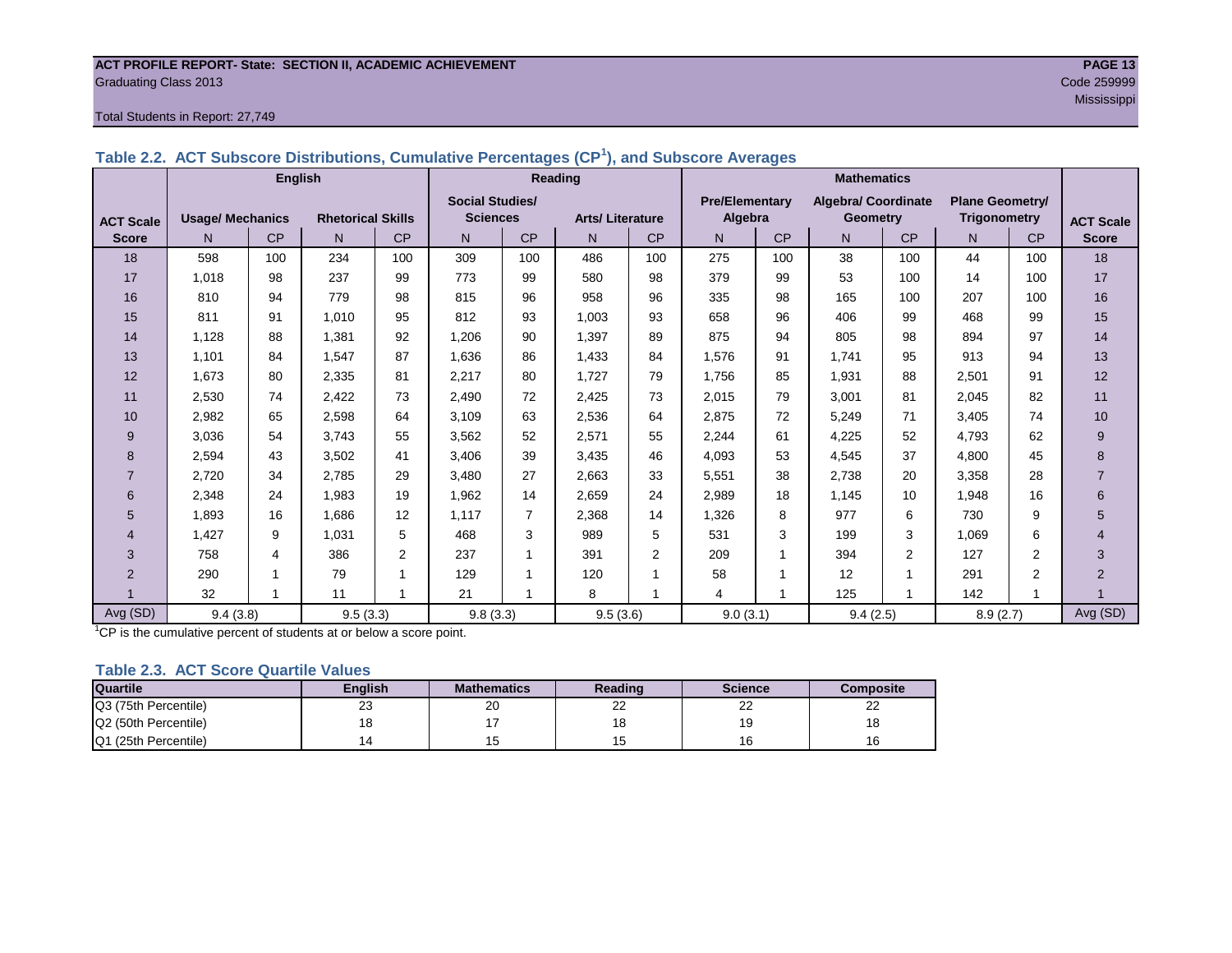Total Students in Report: 27,749

#### **Table 2.4. Average ACT Composite Scores for Race/Ethnicity by Level of Preparation**

| <b>Student</b>  |                                 | <b>Number of Students</b> | <b>Percent Taking</b>     |                     | <b>Average ACT Composite Score</b> |
|-----------------|---------------------------------|---------------------------|---------------------------|---------------------|------------------------------------|
| <b>Group</b>    | <b>Race/Ethnicity</b>           | <b>Tested</b>             | Core or More <sup>1</sup> | <b>Core or More</b> | <b>Less Than Core</b>              |
|                 | <b>All Students</b>             | 27,749                    | 76                        | 19.5                | 17.2                               |
|                 | Black/African American          | 11,183                    | 75                        | 16.8                | 15.6                               |
|                 | American Indian/Alaska Native   | 124                       | 63                        | 18.5                | 16.4                               |
|                 | <b>White</b>                    | 13,834                    | 76                        | 21.4                | 18.4                               |
| <b>State</b>    | Hispanic/Latino                 | 664                       | 75                        | 19.8                | 17.2                               |
|                 | Asian                           | 309                       | 86                        | 23.2                | 20.3                               |
|                 | Native Hawaiian/Other Pac. Isl. | 17                        | 82                        | 20.1                | 15.5                               |
|                 | I Two or more races             | 595                       | 77                        | 20.2                | 18.6                               |
|                 | Prefer not/No Response          | 1,023                     | 69                        | 20.2                | 17.6                               |
|                 | <b>All Students</b>             | 1,799,243                 | 74                        | 21.7                | 18.7                               |
|                 | Black/African American          | 239,598                   | 69                        | 17.5                | 15.6                               |
|                 | American Indian/Alaska Native   | 14,217                    | 62                        | 19.1                | 16.5                               |
|                 | <b>White</b>                    | 1,034,712                 | 76                        | 22.9                | 20.0                               |
| <b>National</b> | Hispanic/Latino                 | 259,741                   | 72                        | 19.5                | 17.2                               |
|                 | Asian                           | 71,677                    | 81                        | 24.1                | 21.5                               |
|                 | Native Hawaiian/Other Pac. Isl. | 4,772                     | 71                        | 20.5                | 17.5                               |
|                 | I Two or more races             | 64,221                    | 74                        | 21.9                | 19.2                               |
|                 | Prefer not/No Response          | 110,305                   | 58                        | 22.4                | 18.4                               |

<sup>1</sup>"Core or More" results correspond to students taking four or more years of English AND three or more years each of math, social studies, and natural science.

#### **Table 2.5. Average ACT Scores by Race/Ethnicity**

| <b>Student</b>  |                                 |                |                    |                |                |                  |
|-----------------|---------------------------------|----------------|--------------------|----------------|----------------|------------------|
| Group           | <b>Race/Ethnicity</b>           | <b>English</b> | <b>Mathematics</b> | <b>Reading</b> | <b>Science</b> | <b>Composite</b> |
|                 | <b>All Students</b>             | 18.8           | 18.3               | 19.1           | 18.8           | 18.9             |
|                 | Black/African American          | 15.8           | 16.5               | 16.5           | 16.8           | 16.5             |
|                 | American Indian/Alaska Native   | 16.5           | 17.4               | 17.9           | 17.8           | 17.5             |
|                 | White                           | 21.1           | 19.6               | 21.1           | 20.4           | 20.7             |
| <b>State</b>    | Hispanic/Latino                 | 18.8           | 18.5               | 19.5           | 19.2           | 19.1             |
|                 | Asian                           | 22.8           | 23.2               | 22.1           | 22.5           | 22.8             |
|                 | Native Hawaiian/Other Pac. Isl. | 18.4           | 19.7               | 18.6           | 19.5           | 19.1             |
|                 | Two or more races               | 19.8           | 18.9               | 20.4           | 19.7           | 19.8             |
|                 | Prefer not/No Response          | 19.2           | 18.6               | 19.7           | 19.1           | 19.3             |
|                 | <b>All Students</b>             | 20.2           | 20.9               | 21.1           | 20.7           | 20.9             |
|                 | <b>Black/African American</b>   | 15.7           | 17.2               | 17.0           | 16.9           | 16.9             |
|                 | American Indian/Alaska Native   | 16.6           | 18.2               | 18.3           | 18.3           | 18.0             |
|                 | White                           | 21.8           | 21.9               | 22.6           | 22.0           | 22.2             |
| <b>National</b> | Hispanic/Latino                 | 17.7           | 19.3               | 18.9           | 18.8           | 18.8             |
|                 | Asian                           | 22.5           | 25.0               | 22.9           | 23.1           | 23.5             |
|                 | Native Hawaiian/Other Pac. Isl. | 18.6           | 20.1               | 19.5           | 19.5           | 19.5             |
|                 | Two or more races               | 20.6           | 20.9               | 21.6           | 20.9           | 21.1             |
|                 | Prefer not/No Response          | 20.0           | 20.8               | 21.0           | 20.5           | 20.7             |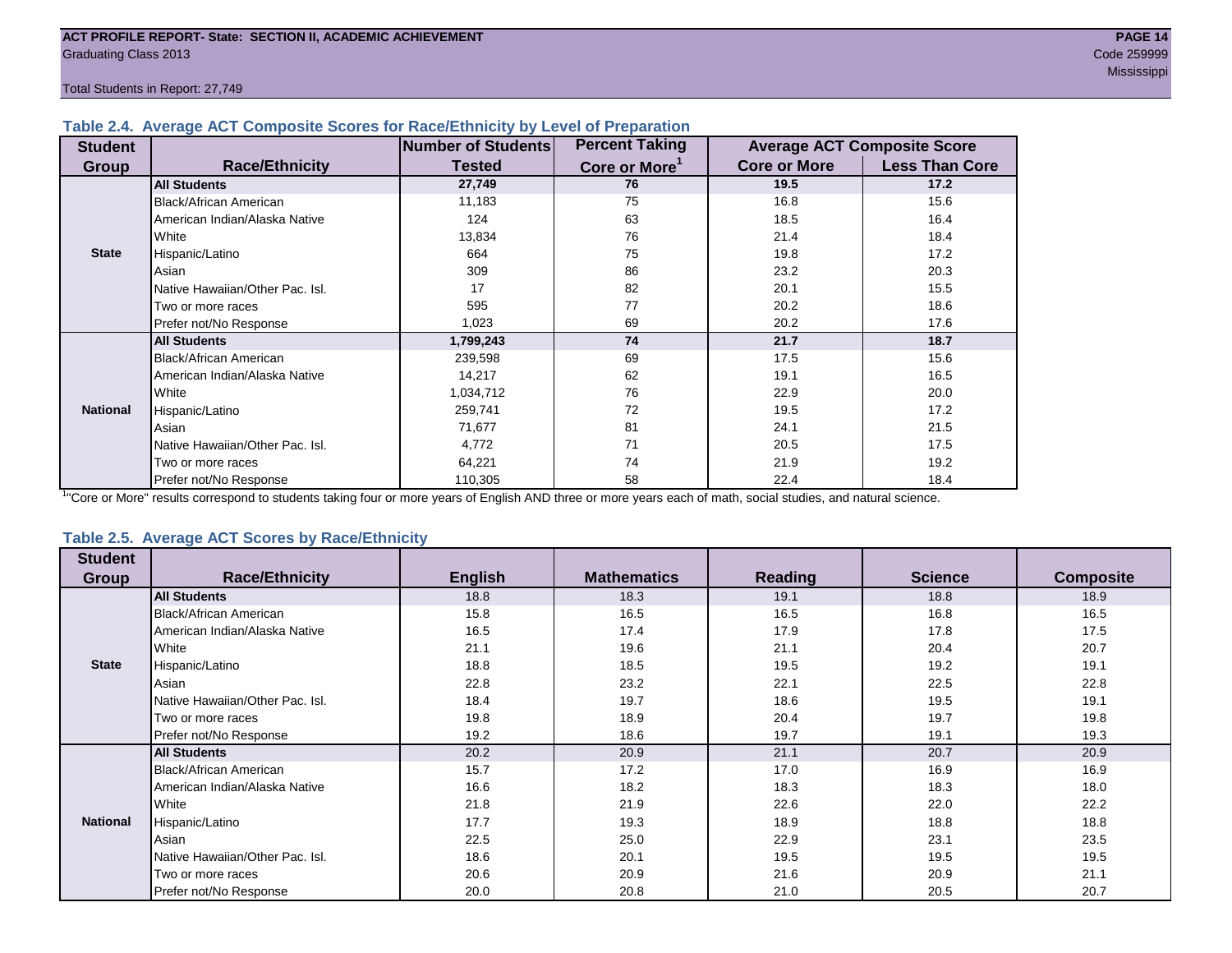#### **ACT PROFILE REPORT- State: SECTION II, ACADEMIC ACHIEVEMENT PAGE 15** Graduating Class 2013 Code 259999

Total Students in Report: 27,749

| <b>Student</b>  | <b>CRS</b> |         | <b>English</b> |         | <b>Mathematics</b> |         | Reading        |         | <b>Science</b> |
|-----------------|------------|---------|----------------|---------|--------------------|---------|----------------|---------|----------------|
| Group           | Range      | N       | %              | N       | %                  | N       | $\frac{9}{6}$  | N       | %              |
|                 | 33 to 36   | 792     | 3              | 153     |                    | 665     | $\overline{2}$ | 144     |                |
|                 | 28 to 32   | 1,812   |                | 658     | 2                  | 2,025   |                | 801     | 3              |
|                 | 24 to 27   | 3,250   | 12             | 2,939   | 11                 | 2,991   | 11             | 3,256   | 12             |
| <b>State</b>    | 20 to 23   | 6,326   | 23             | 4,177   | 15                 | 6,123   | 22             | 7,799   | 28             |
|                 | 16 to 19   | 6,011   | 22             | 12,856  | 46                 | 7,803   | 28             | 9,173   | 33             |
|                 | 13 to 15   | 5,528   | 20             | 6,717   | 24                 | 5,413   | 20             | 4,251   | 15             |
|                 | 01 to 12   | 4,030   | 15             | 249     |                    | 2,729   | 10             | 2,325   | 8              |
|                 | 33 to 36   | 81,846  | 5              | 51,648  | 3                  | 89,731  | 5              | 36,033  | $\overline{2}$ |
|                 | 28 to 32   | 175,672 | 10             | 156,561 | 9                  | 239,643 | 13             | 138,865 | 8              |
|                 | 24 to 27   | 291,095 | 16             | 385.102 | 21                 | 277,723 | 15             | 364,600 | 20             |
| <b>National</b> | 20 to 23   | 447,398 | 25             | 343.822 | 19                 | 424,936 | 24             | 542,531 | 30             |
|                 | 16 to 19   | 327,718 | 18             | 590,816 | 33                 | 384,706 | 21             | 413,107 | 23             |
|                 | 13 to 15   | 242.064 | 13             | 258.384 | 14                 | 240,069 | 13             | 183,840 | 10             |
|                 | 01 to 12   | 233,450 | 13             | 12,910  |                    | 142,435 | 8              | 120,267 |                |

#### **Table 2.6. Percent of Students in College Readiness Standards (CRS) Score Ranges**

#### **Table 2.7. Average ACT Scores by Gender**

| <b>Student Group</b> | <b>Gender</b> |         |         | <b>Average ACT Scores</b> |             |         |         |           |  |  |  |  |
|----------------------|---------------|---------|---------|---------------------------|-------------|---------|---------|-----------|--|--|--|--|
|                      |               | N       | Percent | Enalish                   | Mathematics | Reading | Science | Composite |  |  |  |  |
|                      | Males         | 12,477  | 45      | 18.4                      | 18.5        | 18.9    | 19.2    | 18.9      |  |  |  |  |
| <b>State</b>         | Females       | 15,245  | 55      | 19.2                      | 18.1        | 19.3    | 18.6    | 18.9      |  |  |  |  |
|                      | Missing       | 27      |         | 13.8                      | 16.8        | 15.9    | 15.5    | 15.6      |  |  |  |  |
|                      | Males         | 835,431 | 46      | 19.8                      | 21.4        | 20.9    | 21.2    | 20.9      |  |  |  |  |
| <b>National</b>      | Females       | 954,919 | 53      | 20.6                      | 20.5        | 21.4    | 20.4    | 20.9      |  |  |  |  |
|                      | Missing       | 8,893   | 0       | 16.1                      | 18.2        | 17.6    | 17.7    | 17.5      |  |  |  |  |

#### **Table 2.8. Percent of Students Who Met College Readiness Benchmark Scores by Gender**

| <b>Student Group</b> | Gender  |         | Met            |         |         |                 |
|----------------------|---------|---------|----------------|---------|---------|-----------------|
|                      |         | English | Mathematics    | Reading | Science | <b>All Four</b> |
| <b>State</b>         | Males   | 51      | 23             | 28      | 23      | 13              |
|                      | Females | 56      | 19             | 29      | 17      |                 |
| <b>National</b>      | Males   | 62      | 47             | 43      | 40      | 29              |
|                      | Females | 67      | 4 <sup>1</sup> | 45      | 33      | 24              |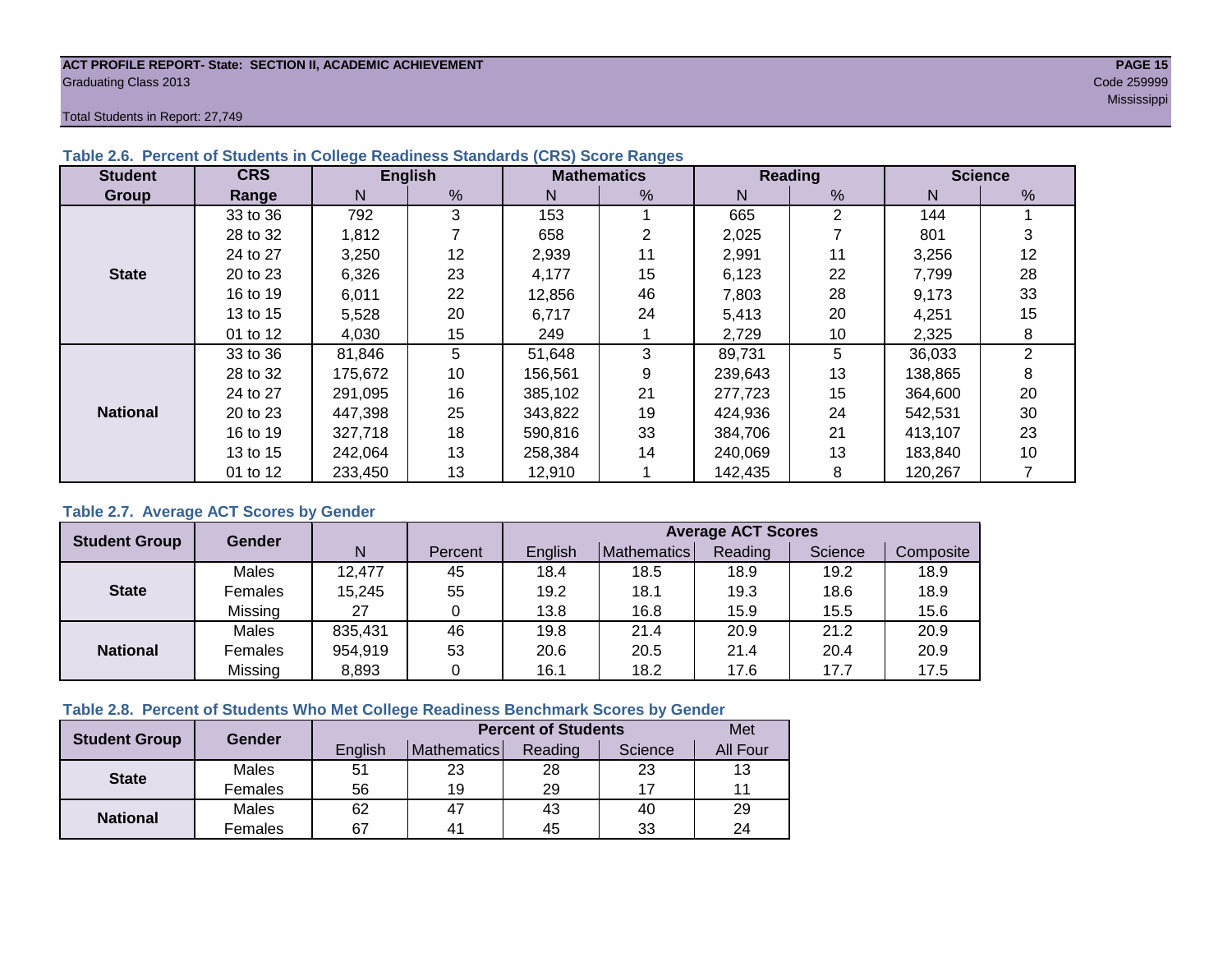#### **ACT PROFILE REPORT- State: SECTION II, ACADEMIC ACHIEVEMENT PAGE 16** Graduating Class 2013 Code 259999

#### **Student Curriculum English Mathematics Reading Science Composite Group Taken<sup>1</sup> | III CRB** % | Avg | CRB % | Avg | CRB % | Avg | CRB % | CRB %<sup>4</sup> Avg Core or More<sup>2</sup> 20,963 | 59 | 19.6 | 25 | 18.8 | 32 | 19.7 | 23 | 19.3 | 14 | 19.5 Less than Core | 6,370 | 38 | 16.6 | 9 | 16.8 | 17 | 17.4 | 10 | 17.4 | 4 | 17.2 Missing<sup>3</sup> 416 | 25 | 14.2 | 6 | 16.0 | 17 | 16.3 | 8 | 16.2 | 3 | 15.8 Core or More | 1,322,739 | 71 | 21.2 | 50 | 250 | 22.0 | 42 | 21.5 | 31 | 21.7 Less than Core 396,592 48 17.8 27 18.9 30 19.0 22 18.8 14 18.7 Missing | 79,912 | 36 | 16.0 | 19 | 17.8 | 24 | 17.5 | 17 | 17.7 | 10 | 17.4 **N State National**

**Table 2.9. College Readiness Benchmark (CRB) Percent and Average ACT Scores by Overall High School Curriculum**

<sup>1</sup> "Curriculum Taken" reflects overall high school curriculum in this table.

 $^2$  "Core or More" results correspond to students taking four or more years of English AND three or more years each of math, social studies, and natural science.

 $3$  Zero years or no coursework information reported in one or more content areas.

 $4$  Composite CRB% results reflect students who met all four subject-area benchmarks.

| Table 2.10. College Readiness Benchmark (CRB) Percent and Average ACT Scores by Content-Specific Curriculum |
|-------------------------------------------------------------------------------------------------------------|
|-------------------------------------------------------------------------------------------------------------|

| <b>Student</b>  | Curriculum                    |          | <b>English</b> |      |         | <b>Mathematics</b> |      |          | <b>Reading</b> |      |          | <b>Science</b> |      |  |
|-----------------|-------------------------------|----------|----------------|------|---------|--------------------|------|----------|----------------|------|----------|----------------|------|--|
| Group           | $\mathsf{Taken}^{\mathsf{T}}$ |          | CRB %          | Avg  | N       | CRB %              | Avg  | N        | CRB %          | Avg  | N        | CRB %          | Avg  |  |
|                 | Core or More <sup>2</sup>     | 26,913   | 55             | 18.9 | 26,324  | 22                 | 18.4 | 26,516   | 30             | 19.3 | 21,838   | 23             | 19.2 |  |
| <b>State</b>    | Less than Core                | 484      | 32             | 15.3 | 0.048   |                    | 15.5 | 861      | 10             | 16.0 | 5,534    | 10             | 17.4 |  |
|                 | Missing <sup>3</sup>          | 352      | 27             | 14.6 | 377     |                    | 16.1 | 372      | 19             | 16.5 | 377      |                | 16.4 |  |
|                 | Core or More                  | .646,286 | 67             | 20.6 | 648,697 | 46                 | 21.3 | ,554,990 | 46             | 21.5 | ,506,965 | 40             | 21.3 |  |
| <b>National</b> | Less than Core                | 84,048   | 36             | 15.9 | 77,906  |                    | 16.3 | 171,617  | 32             | 19.1 | 218,267  |                | 18.0 |  |
|                 | Missing                       | 68,909   | 38             | 16.4 | 72,640  | 20                 | 17.9 | 72,636   | 25             | 17.7 | 74,011   | 18             | 17.8 |  |

<sup>1</sup>"Curriculum Taken" reflects content-specific curriculum in this table.

<sup>2</sup> "Core or More" results correspond to students taking four or more years of English or three or more years of math, social studies, or natural science, respectively. For instance, Reading "Core or More" results correspond to students taking three or more years of social studies, regardless of courses taken in other content areas.

 $3$  Zero years or no coursework information reported in the specified content area.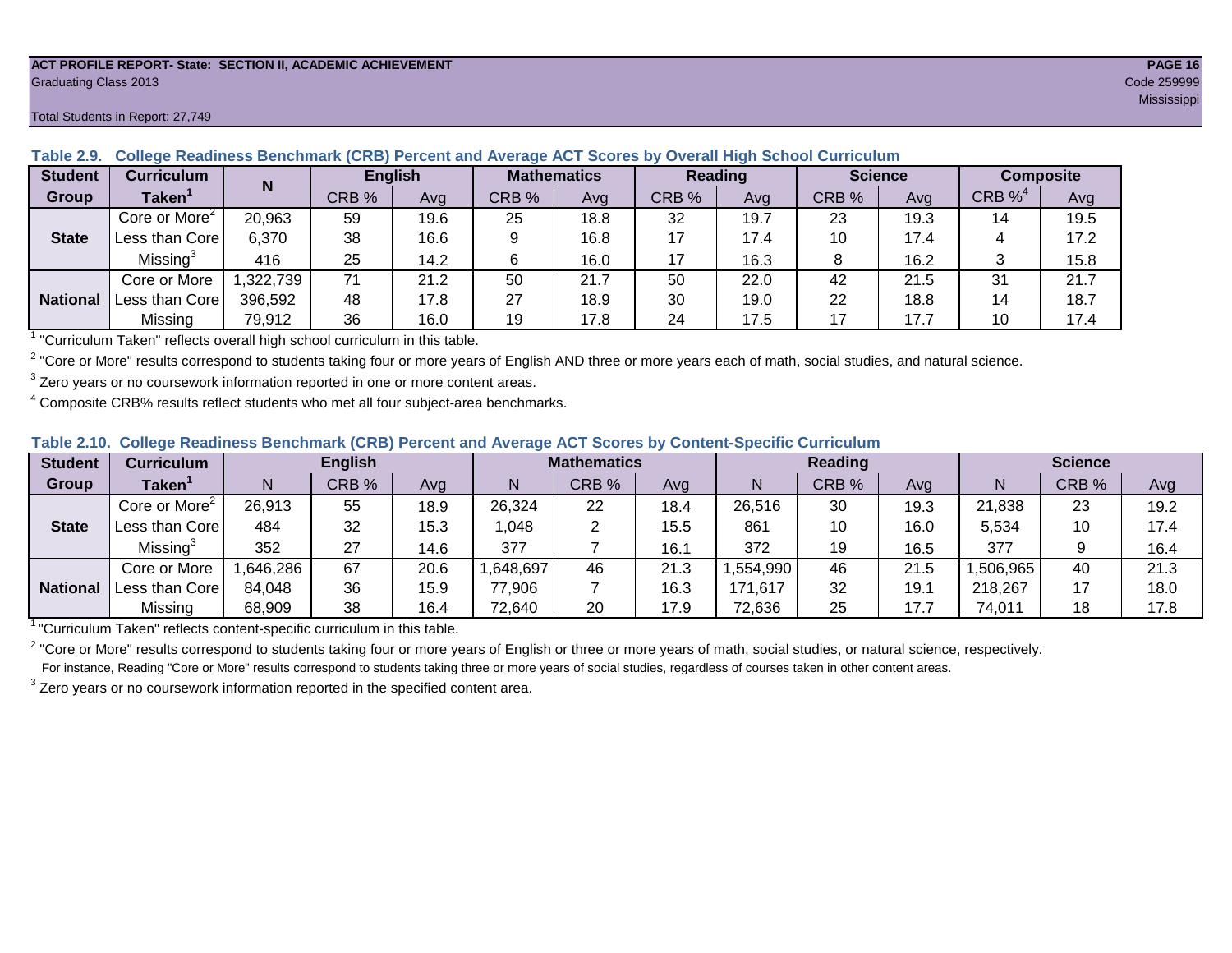Total Students in Report: 27,749

## Section III College Readiness and the Impact of Course Rigor

Beginning with the Graduating Class of 2013, all students whose scores are college reportable, both standard and extended time tests, are now included. Also beginning with the 2013 Graduating Class data, College Readiness Benchmarks for Reading and Science were updated to reflect the most recent college coursework research.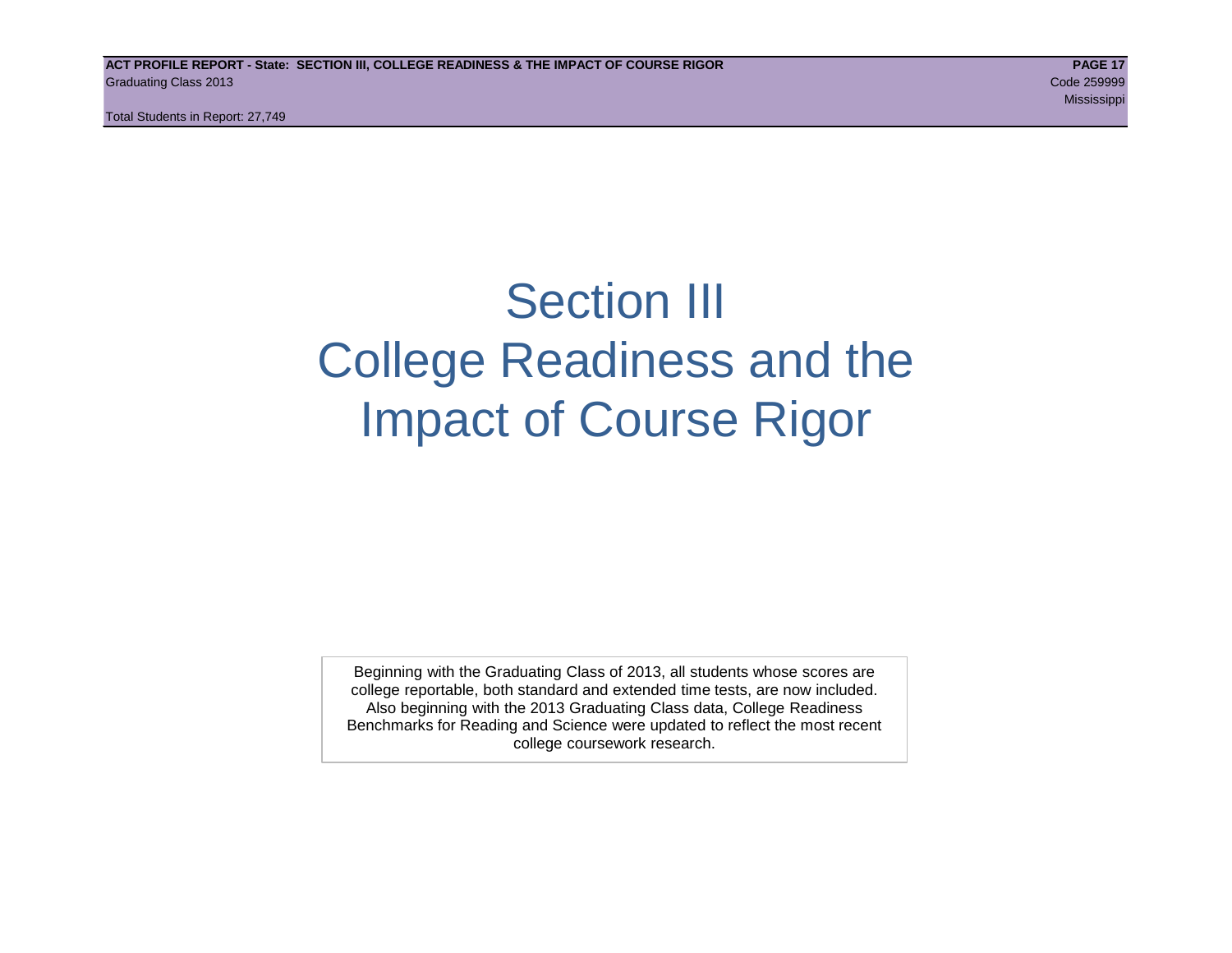#### **ACT PROFILE REPORT - State: SECTION III, COLLEGE READINESS & THE IMPACT OF COURSE RIGOR PAGE 18** Graduating Class 2013 Code 259999

Mississippi (1999) - Mississippi (1999) - Mississippi (1999) - Mississippi (1999) - Mississippi (1999) - Missi

Total Students in Report: 27,749

#### **Figure 3.1. Percent of Students Who Met ACT College Readiness Benchmark Scores by Race/Ethnicity: ENGLISH**



ACT English Benchmark Score = **18**

**□ Percent Ready DPercent Not Ready**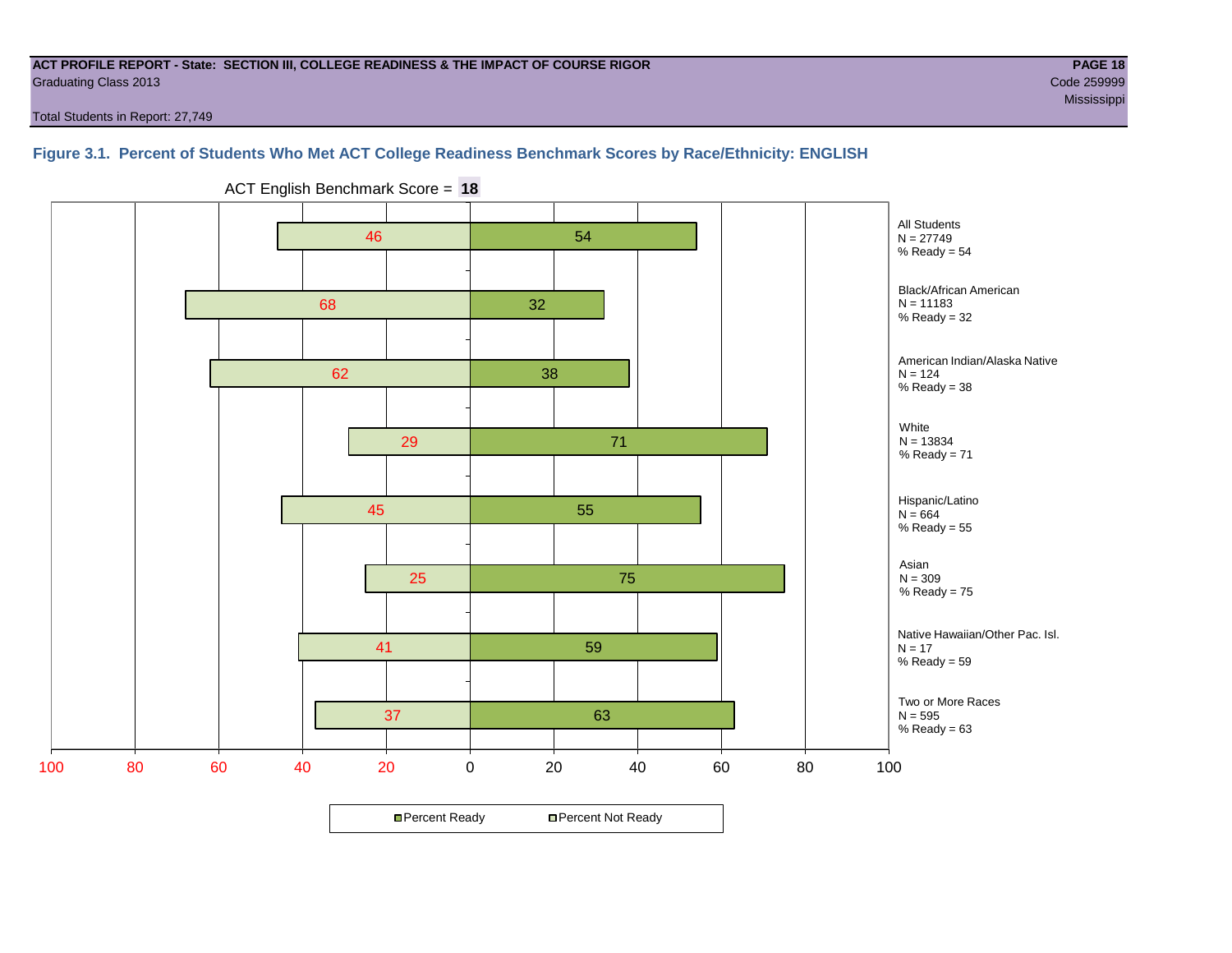#### **ACT PROFILE REPORT - State: SECTION III, COLLEGE READINESS & THE IMPACT OF COURSE RIGOR PAGE 19** Graduating Class 2013 Code 259999

Mississippi (1999) - Mississippi (1999) - Mississippi (1999) - Mississippi (1999) - Mississippi (1999) - Missi

Total Students in Report: 27,749

#### **Figure 3.2. Percent of Students Who Met ACT College Readiness Benchmark Scores by Race/Ethnicity: MATHEMATICS**



ACT Mathematics Benchmark Score = **22**

**□ Percent Ready DPercent Not Ready**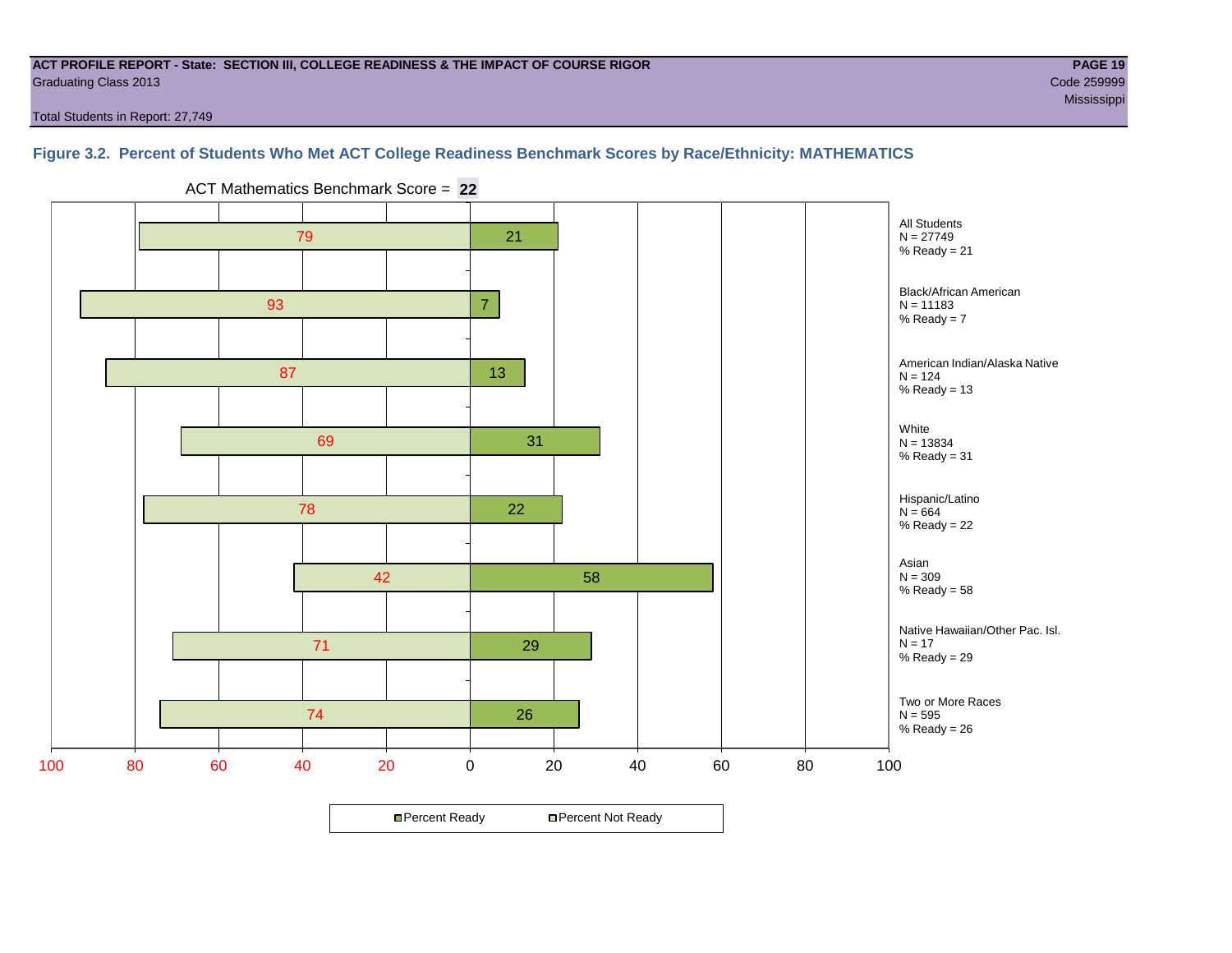#### **ACT PROFILE REPORT - State: SECTION III, COLLEGE READINESS & THE IMPACT OF COURSE RIGOR PAGE 20** Graduating Class 2013 Code 259999

Mississippi (1999) - Mississippi (1999) - Mississippi (1999) - Mississippi (1999) - Mississippi (1999) - Missi

Total Students in Report: 27,749

#### **Figure 3.3. Percent of Students Who Met ACT College Readiness Benchmark Scores by Race/Ethnicity: READING**



ACT Reading Benchmark Score = **22**

**□ Percent Ready DPercent Not Ready**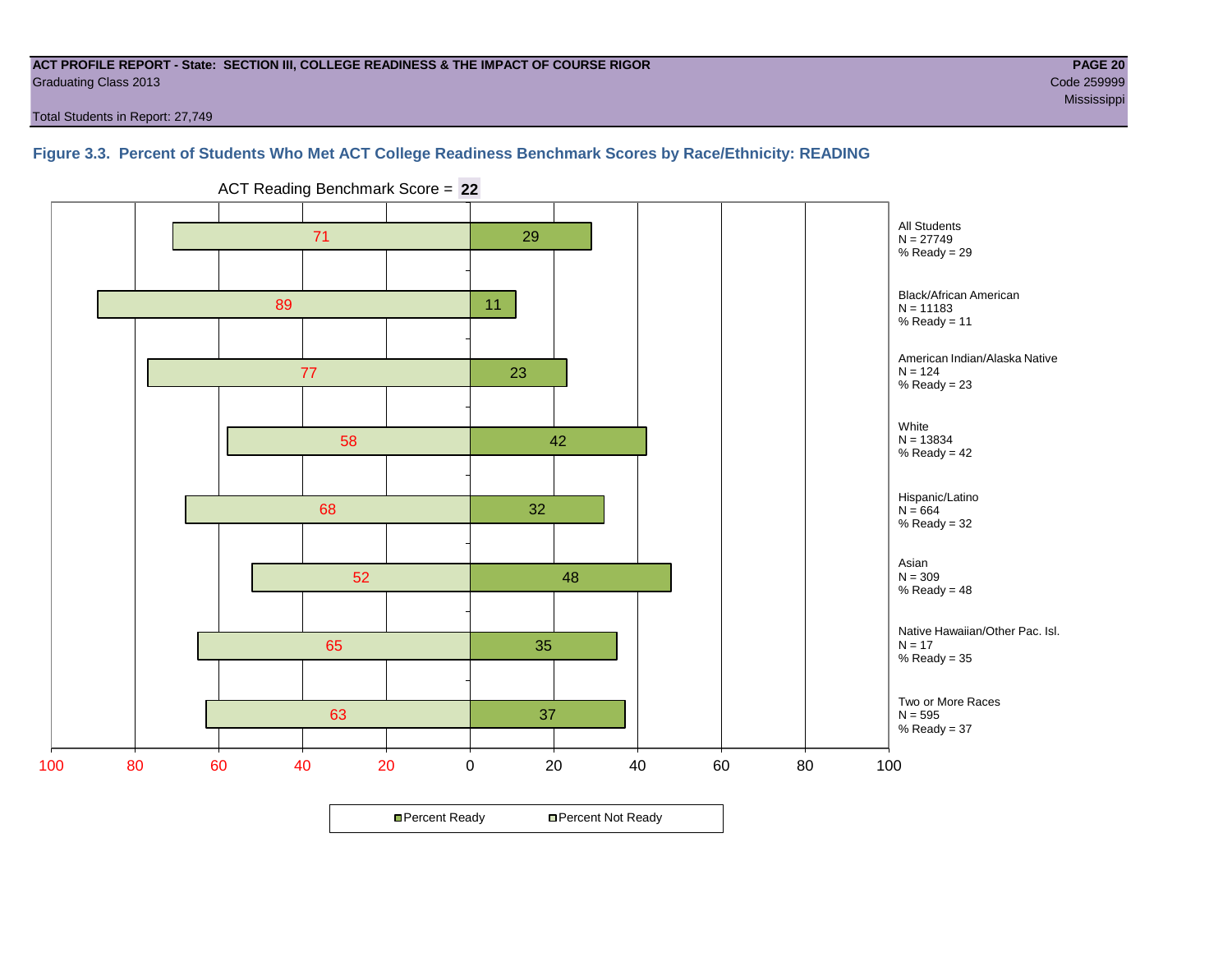#### **ACT PROFILE REPORT - State: SECTION III, COLLEGE READINESS & THE IMPACT OF COURSE RIGOR PAGE 21** Graduating Class 2013 Code 259999

Mississippi (1999) - Mississippi (1999) - Mississippi (1999) - Mississippi (1999) - Mississippi (1999) - Missi

Total Students in Report: 27,749

#### **Figure 3.4. Percent of Students Who Met ACT College Readiness Benchmark Scores by Race/Ethnicity: SCIENCE**



ACT Science Benchmark Score = **23**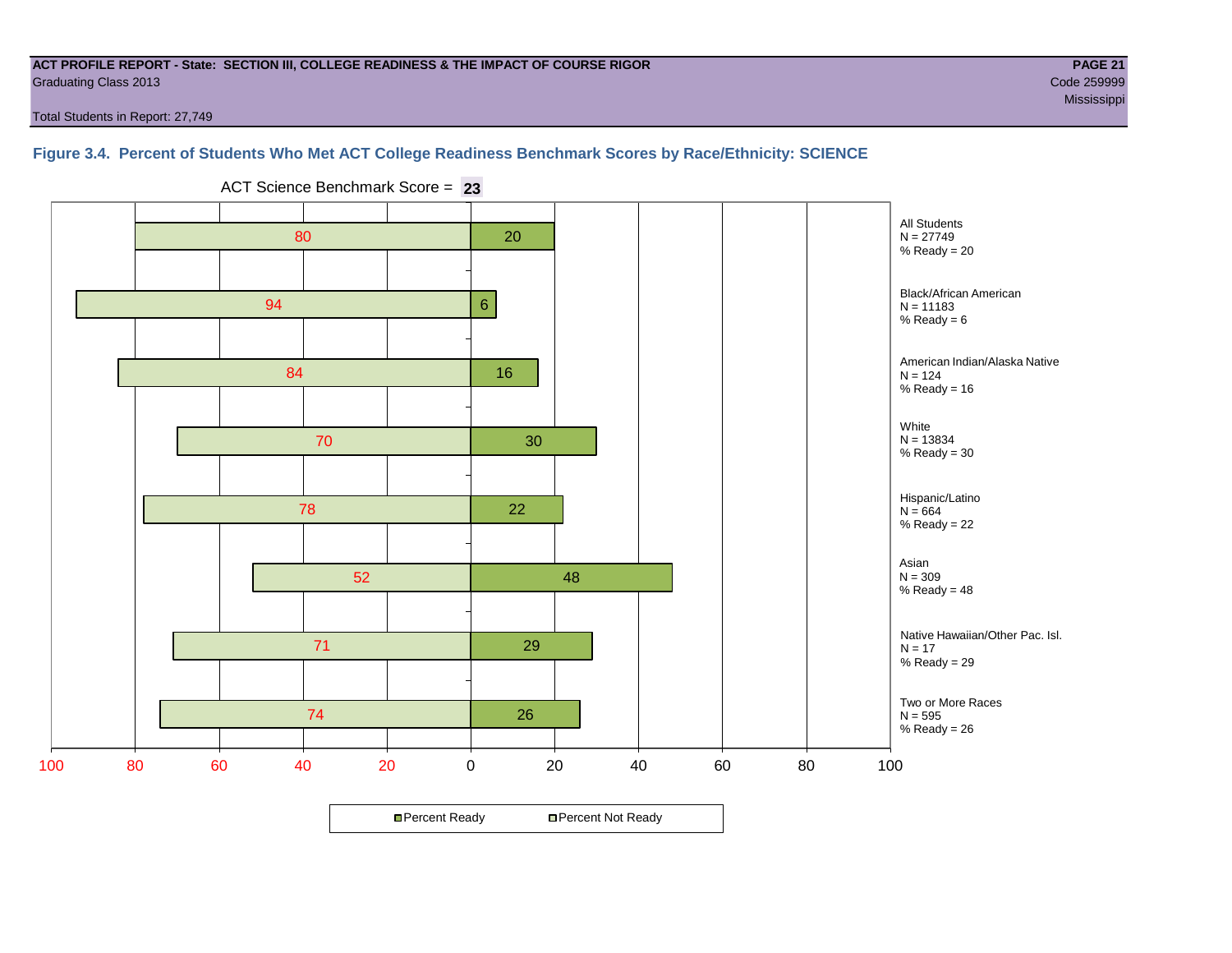#### **ACT PROFILE REPORT - State: SECTION III, COLLEGE READINESS & THE IMPACT OF COURSE RIGOR PAGE 22** Graduating Class 2013 Code 259999

Total Students in Report: 27,749

**Figure 3.5. Percent of Students Who Met ACT College Readiness Benchmark Scores by Race/Ethnicity: ALL FOUR**

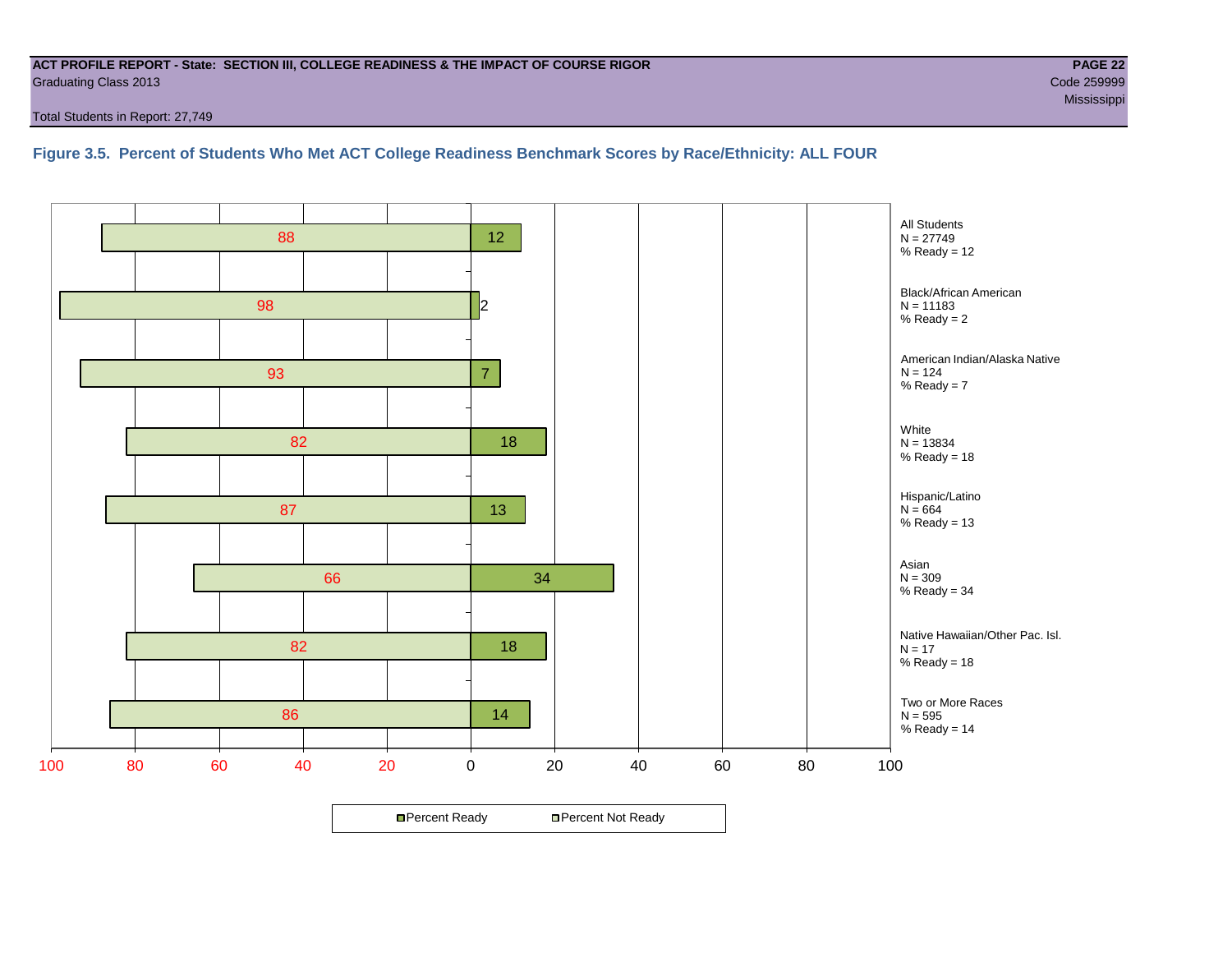#### ACT PROFILE REPORT - State: SECTION III, COLLEGE READINESS & THE IMPACT OF COURSE RIGOR **PAGE 23** Graduating Class 2013 Code 259999

Total Students in Report: 27,749

**Table 3.1. Average ACT Scores and Average ACT Score Changes by Common Course Patterns**

| <b>Course Pattern</b>                            |                |                | <b>All Students</b> |                     | <b>Males</b>   |                |            |                     | <b>Females</b> |                |            |                        |
|--------------------------------------------------|----------------|----------------|---------------------|---------------------|----------------|----------------|------------|---------------------|----------------|----------------|------------|------------------------|
|                                                  |                |                | <b>ACT</b>          | <b>Course Value</b> |                |                | <b>ACT</b> | <b>Course Value</b> |                |                | <b>ACT</b> | <b>Course Value</b>    |
| <b>ENGLISH COURSE PATTERN</b>                    | N.             | Percent        | English             | Added <sup>1</sup>  | $\mathsf{N}$   | Percent        | English    | Added <sup>1</sup>  | $\mathsf{N}$   | Percent        | English    | A d d e d <sup>1</sup> |
| Eng 9, Eng 10, Eng 11, Eng 12, & Other English   | 6,949          | 25             | 19.5                | 4.2                 | 2,978          | 24             | 19.0       | 4.0                 | 3,971          | 26             | 19.8       | 4.1                    |
| Eng 9, Eng 10, Eng 11, Eng 12                    | 19,964         | 72             | 18.7                | 3.4                 | 9,058          | 73             | 18.4       | 3.4                 | 10,903         | 72             | 19.0       | 3.3                    |
| Less than 4 years of English                     | 484            | $\overline{2}$ | 15.3                |                     | 235            | 2              | 15.0       | $\sim$              | 245            | 2              | 15.7       |                        |
| Zero years / no English courses reported         | 352            | 1              | 14.6                |                     | 206            | 2              | 14.7       |                     | 126            | $\mathbf{1}$   | 14.5       |                        |
|                                                  |                |                | <b>ACT</b>          | <b>Course Value</b> |                |                | <b>ACT</b> | <b>Course Value</b> |                |                | <b>ACT</b> | <b>Course Value</b>    |
| <b>MATHEMATICS COURSE PATTERN</b>                | N <sub>1</sub> | Percent        | Math                | Added <sup>1</sup>  | N <sub>1</sub> | Percent        | Math       | Added <sup>1</sup>  | N              | Percent        | Math       | $A$ dded <sup>1</sup>  |
| Alg 1, Alg 2, Geom, Trig, & Calc                 | 1,651          | 6              | 19.2                | $\overline{3.7}$    | 675            | 5              | 19.9       | 4.4                 | 976            | 6              | 18.8       | $\overline{3.3}$       |
| Alg 1, Alg 2, Geom, Trig, & Other Adv Math       | 2.742          | 10             | 19.5                | 4.0                 | 1,028          | 8              | 19.8       | 4.3                 | 1,713          | 11             | 19.3       | 3.8                    |
| Alg 1, Alg 2, Geom, & Trig                       | 2,009          | $\overline{7}$ | 17.6                | 2.1                 | 872            | $\overline{7}$ | 17.9       | 2.4                 | 1,137          | $\overline{7}$ | 17.4       | 1.9                    |
| Alg 1, Alg 2, Geom, & Other Adv Math             | 1,759          | 6              | 17.5                | 2.0                 | 738            | 6              | 17.6       | 2.1                 | 1,021          | $\overline{7}$ | 17.5       | 2.0                    |
| Other comb of 4 or more years of Math            | 10,825         | 39             | 19.7                | 4.2                 | 5,003          | 40             | 20.2       | 4.7                 | 5,821          | 38             | 19.3       | 3.8                    |
| Alg 1, Alg 2, & Geom                             | 5,978          | 22             | 16.2                | 0.7                 | 2,670          | 21             | 16.3       | 0.8                 | 3,306          | 22             | 16.1       | 0.6                    |
| Other comb of 3 or 3.5 years of Math             | 1.360          | 5              | 16.9                | 1.4                 | 694            | 6              | 17.1       | 1.6                 | 666            | $\overline{4}$ | 16.6       | 1.1                    |
| Less than 3 years of Math                        | 1,048          | $\overline{4}$ | 15.5                |                     | 579            | 5              | 15.5       | $\blacksquare$      | 466            | 3              | 15.5       |                        |
| Zero years / no Math courses reported            | 377            | $\mathbf 1$    | 16.1                |                     | 218            | $\overline{2}$ | 16.3       | $\blacksquare$      | 139            | 1              | 15.7       |                        |
|                                                  |                |                | <b>ACT</b>          | <b>Course Value</b> |                |                | <b>ACT</b> | <b>Course Value</b> |                |                | <b>ACT</b> | <b>Course Value</b>    |
| <b>SOCIAL SCIENCE COURSE PATTERN</b>             | N              | Percent        | Reading             | Added <sup>1</sup>  | N              | Percent        | Reading    | Added <sup>1</sup>  | ${\sf N}$      | Percent        | Reading    | A d d e d <sup>1</sup> |
| US Hist, World Hist, Am Gov, & Other Hist        | 202            | $\mathbf{1}$   | 18.2                | 2.2                 | 131            | $\mathbf{1}$   | 17.7       | 2.0                 | 71             | $\Omega$       | 19.2       | 2.8                    |
| Other comb of 4 or more years Social Science     | 23,135         | 83             | 19.5                | 3.5                 | 10,184         | 82             | 19.3       | 3.6                 | 12,950         | 85             | 19.7       | 3.3                    |
| US Hist, World Hist, & Am Gov                    | 203            | $\mathbf{1}$   | 16.9                | 0.9                 | 107            | $\mathbf{1}$   | 16.7       | 1.0                 | 96             | $\mathbf{1}$   | 17.1       | 0.7                    |
| Other comb of 3 or 3.5 years of Social Science   | 2,976          | 11             | 17.5                | 1.5                 | 1,399          | 11             | 17.6       | 1.9                 | 1,575          | 10             | 17.3       | 0.9                    |
| Less than 3 years of Social Science              | 861            | 3              | 16.0                |                     | 438            | $\overline{4}$ | 15.7       | $\sim$              | 420            | 3              | 16.4       |                        |
| Zero years / no Social Science courses reported  | 372            | 1              | 16.5                |                     | 218            | $\overline{2}$ | 16.6       | $\blacksquare$      | 133            | 1              | 16.7       |                        |
|                                                  |                |                | <b>ACT</b>          | <b>Course Value</b> |                |                | <b>ACT</b> | <b>Course Value</b> |                |                | <b>ACT</b> | <b>Course Value</b>    |
| NATURAL SCIENCE COURSE PATTERN                   | N.             | Percent        | Science             | Added               | $\mathsf{N}$   | Percent        | Science    | Added <sup>1</sup>  | N <sub>1</sub> | Percent        | Science    | A d d e d <sup>1</sup> |
| Gen Sci <sup>2</sup> , Bio, Chem, & Phys         | 11,184         | 40             | 19.5                | 2.1                 | 5,184          | 42             | 20.1       | 2.6                 | 5,999          | 39             | 19.0       | 1.7                    |
| Bio, Chem, Phys                                  | 1.463          | 5              | 21.5                | 4.1                 | 662            | 5              | 22.4       | 4.9                 | 801            | 5              | 20.9       | 3.6                    |
| Gen Sci <sup>2</sup> , Bio, Chem                 | 8,547          | 31             | 18.7                | 1.3                 | 3,610          | 29             | 18.8       | 1.3                 | 4,934          | 32             | 18.6       | 1.3                    |
| Other comb of 3 years of Natural Science         | 644            | $\mathbf{2}$   | 16.8                | $-0.6$              | 300            | $\overline{2}$ | 17.1       | $-0.4$              | 344            | $\overline{2}$ | 16.5       | $-0.8$                 |
| Less than 3 years of Natural Science             | 5,534          | 20             | 17.4                |                     | 2,501          | 20             | 17.5       |                     | 3,030          | 20             | 17.3       |                        |
| Zero years / no Natural Science courses reported | 377            |                | 16.4                |                     | 220            | 2              | 16.6       |                     | 137            | 1              | 16.2       |                        |

<sup>1</sup>Course value added is defined as the average ACT score change compared to course sequences in which students took

less than four years of English or less than three years of Mathematics, Social Science or Natural Science.

<sup>2</sup>Includes General, Physical and Earth Sciences.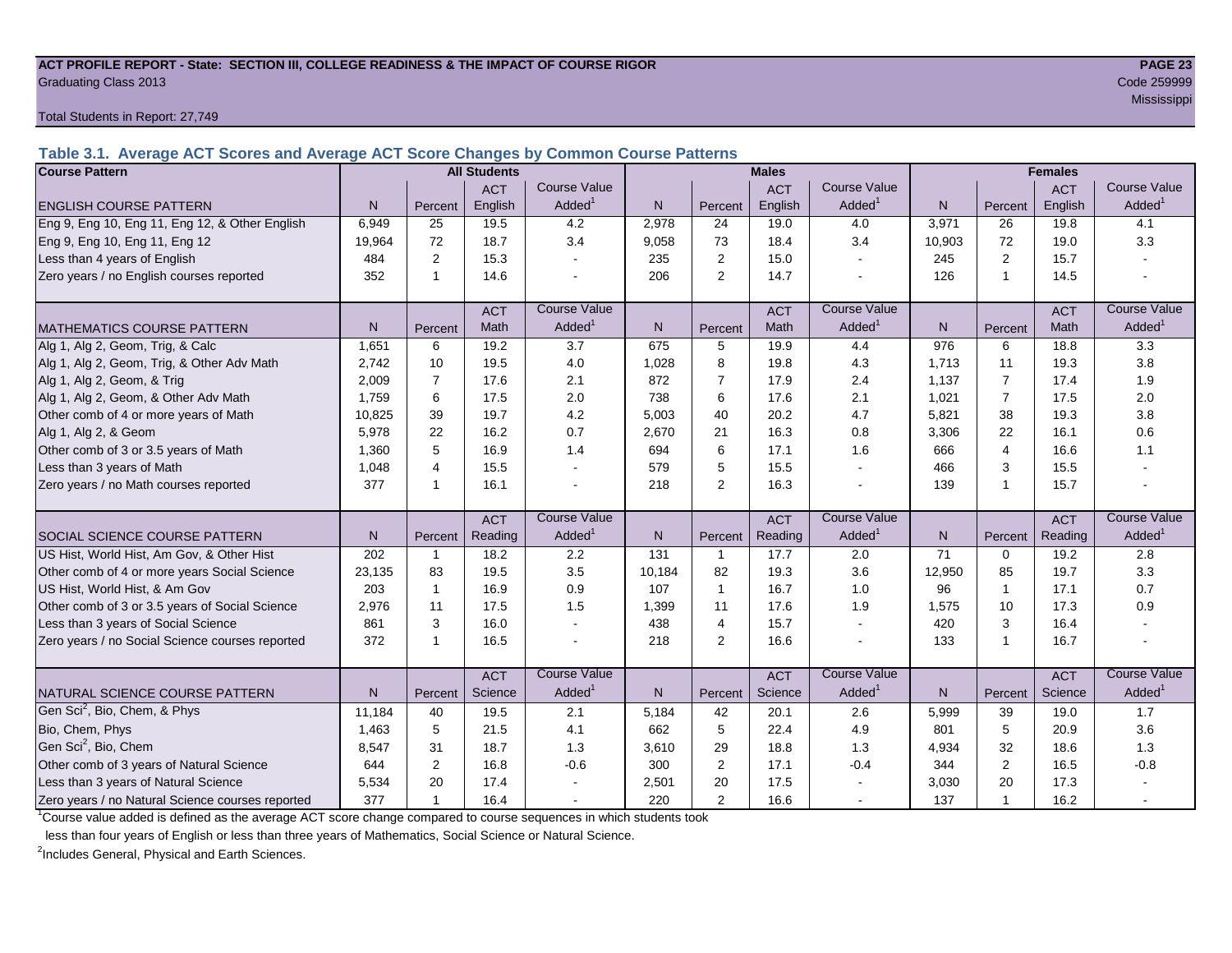## ACT PROFILE REPORT - State: SECTION III, COLLEGE READINESS & THE IMPACT OF COURSE RIGOR **PAGE 24** Graduating Class 2013 Code 259999

Mississippi (1999) - Mississippi (1999) - Mississippi (1999) - Mississippi (1999) - Mississippi (1999) - Missi

Total Students in Report: 27,749

#### **Table 3.2. College Readiness Percents by Common Course Patterns**

| <b>Course Pattern</b>                            |              |                       | <b>State</b> |                  | <b>National</b> |                       |         |                  |  |
|--------------------------------------------------|--------------|-----------------------|--------------|------------------|-----------------|-----------------------|---------|------------------|--|
|                                                  |              | <b>Percent Taking</b> | Avg ACT      | Percent Who Met  |                 | <b>Percent Taking</b> | Avg ACT | Percent Who Met  |  |
| <b>ENGLISH COURSE PATTERN</b>                    | $\mathsf{N}$ | Pattern               | English      | <b>Benchmark</b> | N               | Pattern               | English | <b>Benchmark</b> |  |
| Eng 9, Eng 10, Eng 11, Eng 12, & Other English   | 6,949        | 25                    | 19.5         | 57               | 380,375         | 21                    | 21.6    | 73               |  |
| Eng 9, Eng 10, Eng 11, Eng 12                    | 19,964       | 72                    | 18.7         | 54               | 1,265,911       | 70                    | 20.3    | 65               |  |
| Less than 4 years of English                     | 484          | 2                     | 15.3         | 32               | 84,048          | 5                     | 15.9    | 36               |  |
| Zero years / no English courses reported         | 352          | 1                     | 14.6         | 27               | 68,909          | $\overline{4}$        | 16.4    | 38               |  |
|                                                  |              |                       |              |                  |                 |                       |         |                  |  |
|                                                  |              | <b>Percent Taking</b> | Avg ACT      | Percent Who Met  |                 | <b>Percent Taking</b> | Avg ACT | Percent Who Met  |  |
| <b>MATHEMATICS COURSE PATTERN</b>                | N            | Pattern               | <b>Math</b>  | <b>Benchmark</b> | N               | Pattern               | Math    | <b>Benchmark</b> |  |
| Alg 1, Alg 2, Geom, Trig, & Calc                 | 1,651        | 6                     | 19.2         | 29               | 113,999         | 6                     | 23.8    | 68               |  |
| Alg 1, Alg 2, Geom, Trig, & Other Adv Math       | 2,742        | 10                    | 19.5         | 31               | 155,095         | 9                     | 21.9    | 56               |  |
| Alg 1, Alg 2, Geom, & Trig                       | 2,009        | $\overline{7}$        | 17.6         | 15               | 119,993         | 7                     | 19.4    | 32               |  |
| Alg 1, Alg 2, Geom, & Other Adv Math             | 1,759        | 6                     | 17.5         | 13               | 336,291         | 19                    | 19.6    | 32               |  |
| Other comb of 4 or more years of Math            | 10,825       | 39                    | 19.7         | 33               | 610,720         | 34                    | 23.6    | 65               |  |
| Alg 1, Alg 2, & Geom                             | 5,978        | 22                    | 16.2         | 3                | 223,733         | 12                    | 17.2    | 11               |  |
| Other comb of 3 or 3.5 years of Math             | 1,360        | 5                     | 16.9         | 9                | 88,866          | 5                     | 19.7    | 34               |  |
| Less than 3 years of Math                        | 1,048        | $\overline{4}$        | 15.5         | $\overline{2}$   | 77,906          | 4                     | 16.3    | $\overline{7}$   |  |
| Zero years / no Math courses reported            | 377          | 1                     | 16.1         | $\overline{7}$   | 72,640          | 4                     | 17.9    | 20               |  |
|                                                  |              |                       |              |                  |                 |                       |         |                  |  |
|                                                  |              | <b>Percent Taking</b> | Avg ACT      | Percent Who Met  |                 | <b>Percent Taking</b> | Avg ACT | Percent Who Met  |  |
| SOCIAL SCIENCE COURSE PATTERN                    | $\mathsf{N}$ | Pattern               | Reading      | <b>Benchmark</b> | $\mathsf{N}$    | Pattern               | Reading | <b>Benchmark</b> |  |
| US Hist, World Hist, Am Gov, & Other Hist        | 202          | $\mathbf 1$           | 18.2         | 24               | 50,989          | 3                     | 22.2    | 51               |  |
| Other comb of 4 or more years Social Science     | 23,135       | 83                    | 19.5         | 31               | 908,394         | 50                    | 22.0    | 50               |  |
| US Hist, World Hist, & Am Gov                    | 203          | $\mathbf{1}$          | 16.9         | 19               | 106,021         | 6                     | 19.5    | 34               |  |
| Other comb of 3 or 3.5 years of Social Science   | 2,976        | 11                    | 17.5         | 17               | 489,586         | 27                    | 21.0    | 43               |  |
| Less than 3 years of Social Science              | 861          | 3                     | 16.0         | 10               | 171,617         | 10                    | 19.1    | 32               |  |
| Zero years / no Social Science courses reported  | 372          | $\overline{1}$        | 16.5         | 19               | 72,636          | $\overline{4}$        | 17.7    | 25               |  |
|                                                  |              |                       |              |                  |                 |                       |         |                  |  |
|                                                  |              | <b>Percent Taking</b> | Avg ACT      | Percent Who Met  |                 | <b>Percent Taking</b> | Avg ACT | Percent Who Met  |  |
| NATURAL SCIENCE COURSE PATTERN                   | N            | Pattern               | Science      | <b>Benchmark</b> | N               | Pattern               | Science | <b>Benchmark</b> |  |
| Gen Sci <sup>1</sup> , Bio, Chem, & Phys         | 11,184       | 40                    | 19.5         | 26               | 767,293         | 43                    | 21.9    | 46               |  |
| Bio, Chem, Phys                                  | 1,463        | 5                     | 21.5         | 41               | 183,685         | 10                    | 23.0    | 54               |  |
| Gen Sci <sup>1</sup> , Bio, Chem                 | 8,547        | 31                    | 18.7         | 17               | 504,165         | 28                    | 19.9    | 28               |  |
| Other comb of 3 years of Natural Science         | 644          | 2                     | 16.8         | 9                | 51,822          | 3                     | 19.1    | 25               |  |
| Less than 3 years of Natural Science             | 5,534        | 20                    | 17.4         | 10               | 218,267         | 12                    | 18.0    | 17               |  |
| Zero years / no Natural Science courses reported | 377          | $\mathbf{1}$          | 16.4         | 9                | 74,011          | 4                     | 17.8    | 18               |  |

<sup>1</sup>Includes General, Physical and Earth Sciences.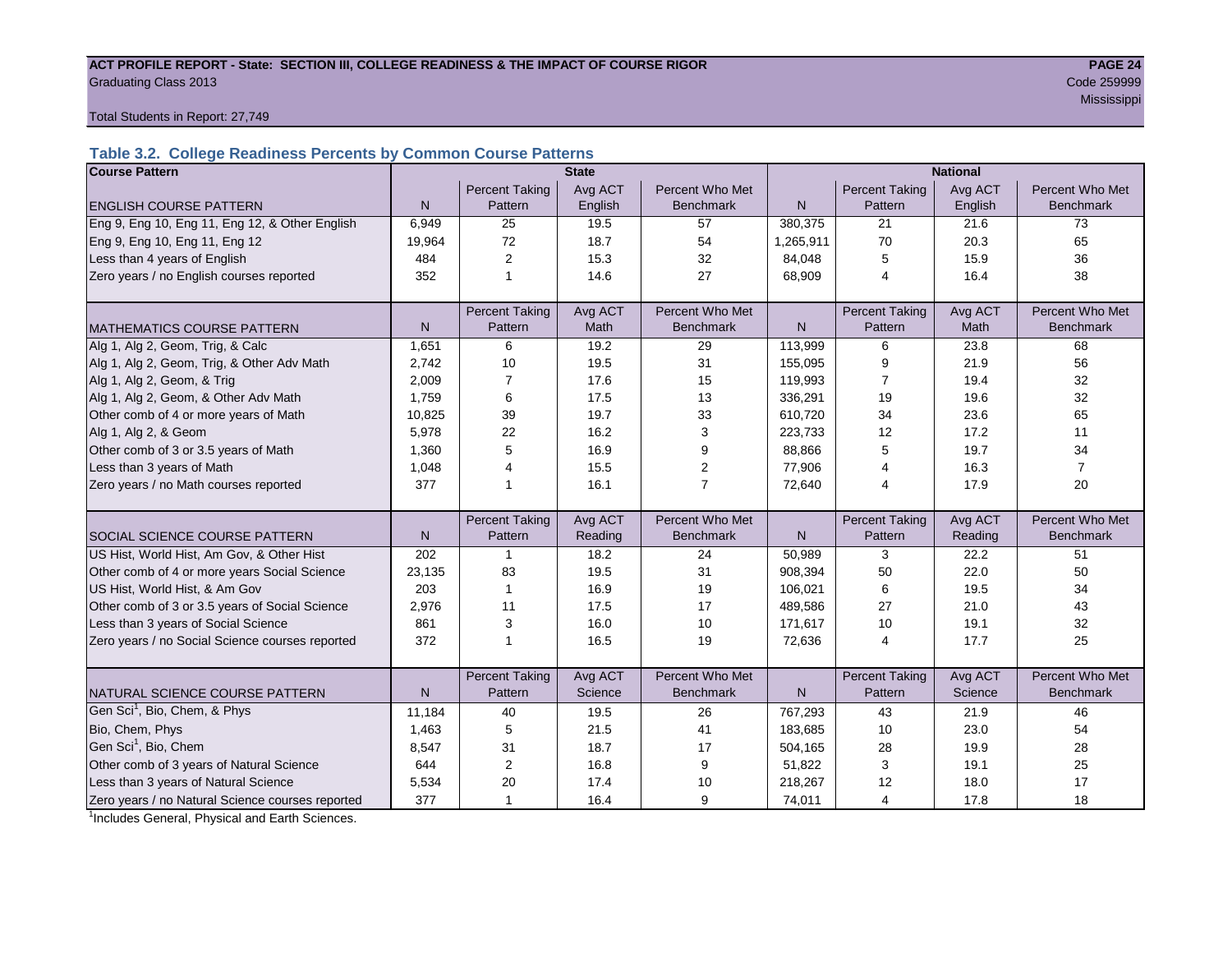Total Students in Report: 27,749

## Section IV Career and Educational Aspirations

Beginning with the Graduating Class of 2013, all students whose scores are college reportable, both standard and extended time tests, are now included. Also beginning with the 2013 Graduating Class data, College Readiness Benchmarks for Reading and Science were updated to reflect the most recent college coursework research.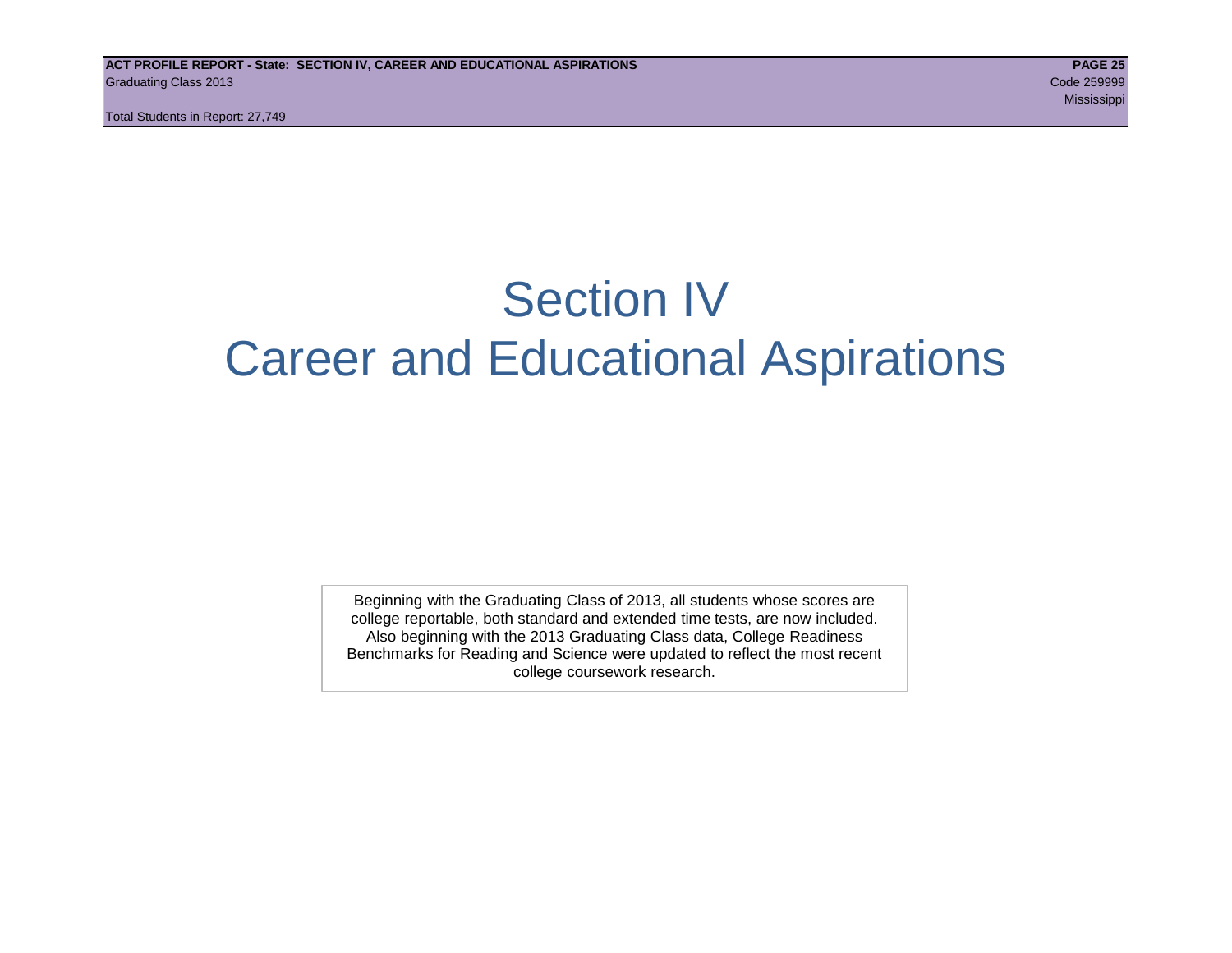#### **ACT PROFILE REPORT - State: SECTION IV, CAREER AND EDUCATIONAL ASPIRATIONS PAGE 26** Graduating Class 2013 Code 259999

## Mississippi

#### Total Students in Report: 27,749

**Table 4.1. Distribution of Planned Educational Majors for All Students by College Plans**

|                                              | <b>All Students</b> |                      |         |                | Plan on 2 Years or Less of College |         | Plan on 4 Years or More of College |                      |         |  |
|----------------------------------------------|---------------------|----------------------|---------|----------------|------------------------------------|---------|------------------------------------|----------------------|---------|--|
|                                              |                     |                      | Avg ACT |                |                                    | Avg ACT |                                    |                      | Avg ACT |  |
| <b>Planned Educational Major</b>             | N <sup>1</sup>      | Percent <sup>2</sup> | Comp    | N <sub>1</sub> | Percent <sup>2</sup>               | Comp    | N.                                 | Percent <sup>2</sup> | Comp    |  |
| Agriculture & Natural Resources Conservation | 551                 | $\overline{2}$       | 17.7    | 89             | 3                                  | 15.7    | 441                                | $\overline{2}$       | 18.2    |  |
| Architecture                                 | 298                 |                      | 18.8    | 30             |                                    | 15.3    | 258                                |                      | 19.2    |  |
| Area, Ethnic, & Multidisciplinary Studies    | 20                  | 0                    | 20.9    | $\overline{2}$ | $\Omega$                           | 13.5    | 16                                 | 0                    | 22.6    |  |
| Arts: Visual & Performing                    | 1,575               | 6                    | 18.8    | 169            | 6                                  | 15.8    | 1,287                              | 6                    | 19.3    |  |
| <b>Business</b>                              | 2,093               | 8                    | 17.9    | 318            | 10                                 | 15.7    | 1,684                              |                      | 18.4    |  |
| Communications                               | 350                 |                      | 19.5    | 28             |                                    | 15.2    | 310                                | $\mathbf{1}$         | 19.9    |  |
| Community, Family, & Personal Services       | 766                 | 3                    | 16.7    | 156            | 5                                  | 15.5    | 565                                | $\overline{2}$       | 17.0    |  |
| <b>Computer Science &amp; Mathematics</b>    | 644                 | $\overline{2}$       | 19.3    | 70             | 2                                  | 15.8    | 553                                |                      | 19.9    |  |
| Education                                    | 1,584               | 6                    | 18.4    | 109            | 4                                  | 15.5    | 1,409                              | 6                    | 18.7    |  |
| Engineering                                  | 1,827               | $\overline{7}$       | 19.9    | 175            | 6                                  | 15.4    | 1,570                              |                      | 20.5    |  |
| Engineering Technology & Drafting            | 558                 | $\overline{2}$       | 18.0    | 109            | 4                                  | 15.4    | 419                                | $\overline{2}$       | 18.8    |  |
| English & Foreign Languages                  | 182                 |                      | 22.5    | 8              | $\Omega$                           | 15.6    | 165                                |                      | 23.0    |  |
| Health Administration & Assisting            | 1,967               |                      | 17.0    | 290            | 10                                 | 15.6    | 1,575                              | 7                    | 17.3    |  |
| Health Sciences & Technologies               | 6,380               | 23                   | 19.4    | 484            | 16                                 | 16.6    | 5,698                              | 25                   | 19.7    |  |
| Philosophy, Religion, & Theology             | 139                 |                      | 20.7    | 3              | $\Omega$                           | 16.3    | 125                                |                      | 21.1    |  |
| Repair, Production, & Construction           | 533                 | 2                    | 16.2    | 316            | 10                                 | 15.8    | 181                                |                      | 17.0    |  |
| Sciences: Biological & Physical              | 1,569               | 6                    | 20.6    | 54             | 2                                  | 16.4    | 1,478                              | 6                    | 20.8    |  |
| Social Sciences & Law                        | 1,739               | 6                    | 19.4    | 77             | 3                                  | 15.5    | 1,600                              |                      | 19.7    |  |
| Undecided                                    | 4,613               | 17                   | 19.3    | 513            | 17                                 | 15.7    | 3,654                              | 16                   | 20.0    |  |
| No Response                                  | 355                 |                      | 16.2    | 29             |                                    | 14.4    | 65                                 | $\Omega$             | 16.3    |  |

1 2-Year and 4-Year "N" counts do not reflect "Missing" and "Other" college plans, therefore they may not add up to the N count for All Students.

<sup>2</sup> Percent of students tested within College Plan groups (All Students, 2-Year, 4-Year).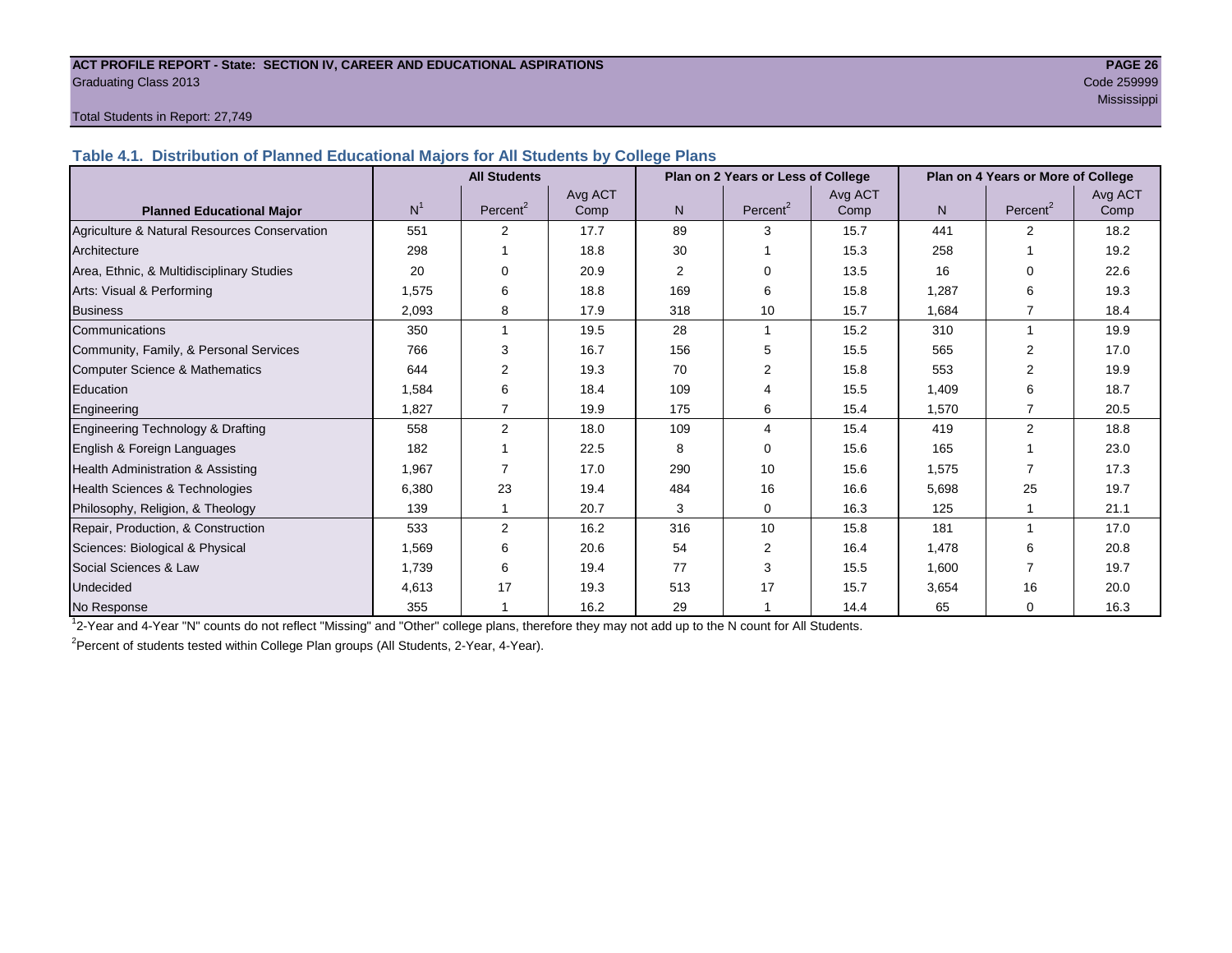## **ACT PROFILE REPORT - State: SECTION IV, CAREER AND EDUCATIONAL ASPIRATIONS PAGE 27** Graduating Class 2013 Code 259999

#### Total Students in Report: 27,749

#### **Table 4.2. Average ACT Composite Scores for Racial/Ethnic Groups by Post-Secondary Educational Aspirations**

| <b>Educational Degree</b> | <b>All Racial/Ethnic Groups</b><br><b>Combined</b> |         | <b>Black/African American</b> |         |    | American Indian/ Alaska Native |       | White   | Hispanic/Latino |         |  |
|---------------------------|----------------------------------------------------|---------|-------------------------------|---------|----|--------------------------------|-------|---------|-----------------|---------|--|
| <b>Aspirations</b>        | N.                                                 | Average | N                             | Average | N  | Average                        |       | Average | N               | Average |  |
| Voc-Tech                  | 718                                                | 15.5    | 350                           | 14.5    |    | 12.2                           | 322   | 16.6    | 19              | 15.3    |  |
| 2-yr College Degree       | 2,313                                              | 15.9    | 1,022                         | 14.7    | 10 | 15.7                           | 1,136 | 16.9    | 61              | 16.0    |  |
| <b>Bachelors Degree</b>   | 13.864                                             | 18.3    | 5.595                         | 16.2    | 72 | 16.6                           | 7,063 | 19.9    | 322             | 18.5    |  |
| <b>Graduate Study</b>     | 2,808                                              | 21.2    | 818                           | 17.7    |    | 19.9                           | 1,707 | 22.8    | 61              | 22.6    |  |
| Prof. Level Degree        | 6,384                                              | 21.0    | 2.690                         | 18.2    | 25 | 21.3                           | 2,950 | 23.4    | 163             | 21.3    |  |
| Other                     | 610                                                | 16.2    | 318                           | 14.5    |    | 16.5                           | 224   | 18.4    | 20              | 15.0    |  |
| No Response               | 1,052                                              | 17.6    | 390                           | 15.2    |    | 16.0                           | 432   | 19.6    | 18              | 17.4    |  |

| <b>Educational Degree</b> | <b>All Racial/Ethnic Groups</b><br><b>Combined</b> |         | Asian |         |               | Native Hawaiian/<br><b>Other Pacific Islander</b> |     | Two or more races | Prefer not to respond/<br><b>No Response</b> |         |  |
|---------------------------|----------------------------------------------------|---------|-------|---------|---------------|---------------------------------------------------|-----|-------------------|----------------------------------------------|---------|--|
| <b>Aspirations</b>        | N <sub>1</sub>                                     | Average | N.    | Average | N.<br>Average |                                                   | N   | Average           | N                                            | Average |  |
| Voc-Tech                  | 718                                                | 15.5    |       | 18.8    |               |                                                   |     | 19.0              |                                              | 15.5    |  |
| 2-yr College Degree       | 2,313                                              | 15.9    | 10    | 18.6    |               |                                                   | 37  | 16.0              | 37                                           | 16.0    |  |
| <b>Bachelors Degree</b>   | 13,864                                             | 18.3    | 105   | 20.2    | 13            | 18.6                                              | 288 | 18.9              | 406                                          | 18.6    |  |
| <b>Graduate Study</b>     | 2,808                                              | 21.2    | 27    | 24.3    |               | 25.0                                              | 64  | 21.9              | 122                                          | 20.6    |  |
| Prof. Level Degree        | 6,384                                              | 21.0    | 137   | 25.4    |               | 22.5                                              | 175 | 21.4              | 242                                          | 21.7    |  |
| Other                     | 610                                                | 16.2    | 11    | 20.5    |               | 13.0                                              |     | 18.5              | 23                                           | 17.5    |  |
| No Response               | 1,052                                              | 17.6    | 15    | 20.1    |               |                                                   | 13  | 21.8              | 182                                          | 17.7    |  |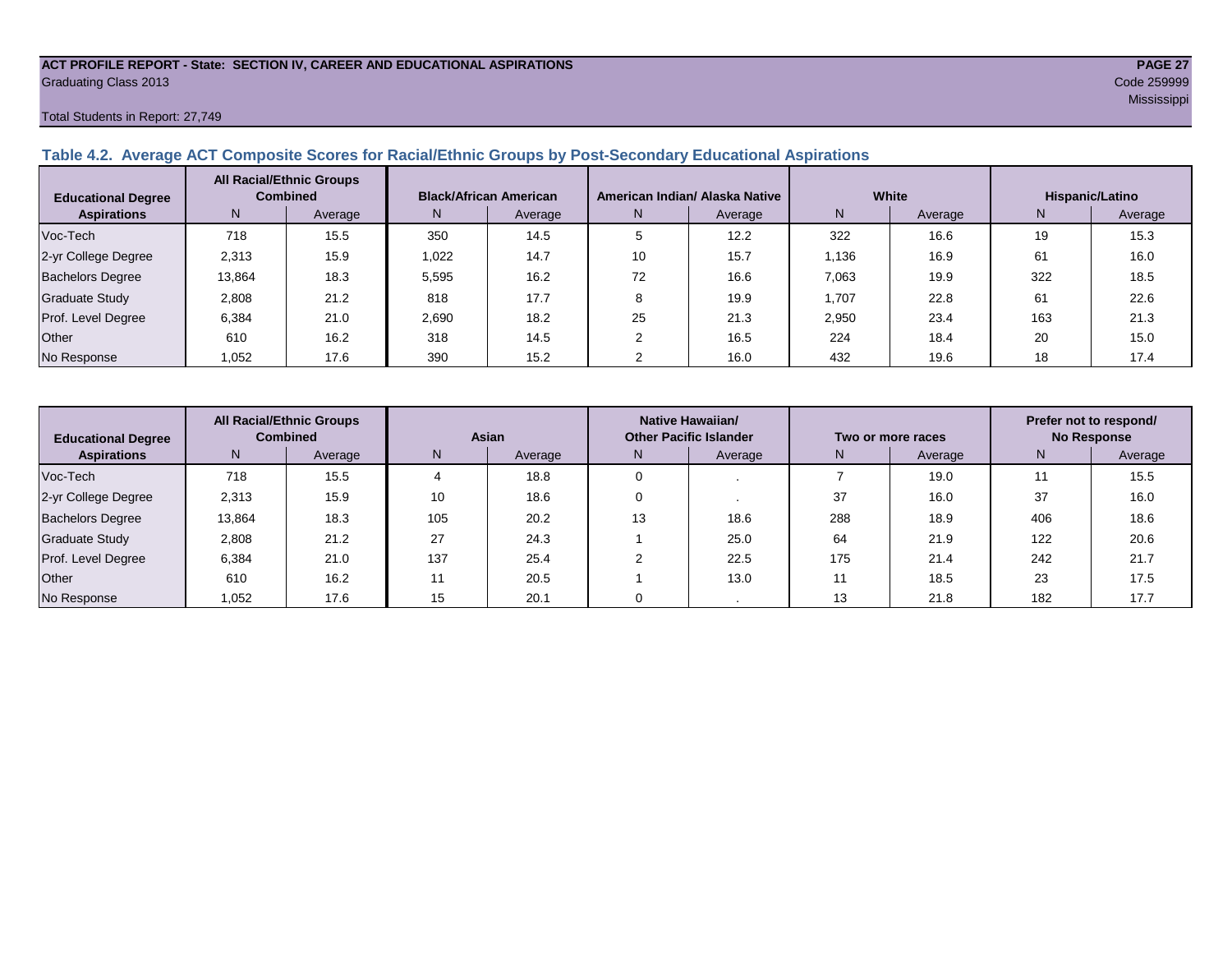## **ACT PROFILE REPORT - State: SECTION IV, CAREER AND EDUCATIONAL ASPIRATIONS PAGE 28** Graduating Class 2013 Code 259999

#### Total Students in Report: 27,749

### **Table 4.3. Students' Score Report Preferences at Time of Testing**

|                                         |              |                           |                                           | <b>Percent of Students in</b> |                         |                 |                 |                 |                 |                |                |
|-----------------------------------------|--------------|---------------------------|-------------------------------------------|-------------------------------|-------------------------|-----------------|-----------------|-----------------|-----------------|----------------|----------------|
|                                         |              | <b>Number of Students</b> | <b>College Readiness Standards Ranges</b> |                               |                         |                 |                 |                 |                 |                |                |
|                                         |              |                           |                                           | 2nd-6th                       |                         |                 |                 |                 |                 |                |                |
| Name                                    | <b>State</b> | Total                     | 1st Choice                                | Choice                        | $01 - 12$               | $13 - 15$       | $16 - 19$       | $20 - 23$       | 24-27           | $28-32$        | 33-36          |
| MISSISSIPPI STATE UNIVERSITY            | Mississippi  | 8,783                     | 3,294                                     | 5,489                         | $\overline{2}$          | 13              | 34              | 28              | 15              | 8              | 0              |
| UNIVERSITY SOUTHERN MISSISSIPPI         | Mississippi  | 6,028                     | 1,569                                     | 4,459                         | $\overline{2}$          | 15              | 37              | 28              | 13              | 6              | $\Omega$       |
| UNIVERSITY OF MISSISSIPPI               | Mississippi  | 5,946                     | 1,891                                     | 4,055                         | 1                       | 9               | 30              | 31              | 19              | 10             |                |
| <b>JACKSON STATE UNIVERSITY</b>         | Mississippi  | 2,135                     | 630                                       | 1,505                         | 5                       | 32              | 45              | 15              | 3               | $\Omega$       | 0              |
| JONES COUNTY JUNIOR COLLEGE             | Mississippi  | 1,869                     | 807                                       | 1,062                         | 5                       | 25              | 37              | 23              | 8               | $\overline{2}$ | 0              |
| <b>DELTA STATE UNIVERSITY</b>           | Mississippi  | 1,746                     | 493                                       | 1,253                         | 3                       | 19              | 41              | 24              | 10              | 3              | $\Omega$       |
| <b>ITAWAMBA COMMUNITY COLLEGE</b>       | Mississippi  | 1,733                     | 857                                       | 876                           | 3                       | 22              | 40              | 24              | 8               | 3              | $\Omega$       |
| NORTHWEST MISSISSIPPI COMMUNITY COLLEGE | Mississippi  | 1,662                     | 732                                       | 930                           | 5                       | 27              | 38              | 22              | $\overline{7}$  | $\overline{2}$ | $\Omega$       |
| <b>ALCORN STATE UNIVERSITY</b>          | Mississippi  | 1,545                     | 538                                       | 1,007                         | 6                       | 33              | 47              | 12              | $\overline{2}$  | $\Omega$       | $\Omega$       |
| HOLMES COMMUNITY COLLEGE                | Mississippi  | 1,261                     | 407                                       | 854                           | 5                       | 25              | 38              | 24              | $\overline{7}$  | $\overline{2}$ | 0              |
| MISSISSIPPI COLLEGE                     | Mississippi  | 1,241                     | 273                                       | 968                           | $\mathbf{1}$            | 8               | 25              | 29              | 23              | 13             | $\mathbf{1}$   |
| NORTHEAST MISSISSIPPI COMM COLL         | Mississippi  | 1,237                     | 531                                       | 706                           | 3                       | 21              | 41              | 24              | 9               | $\overline{2}$ | 0              |
| PEARL RIVER COMMUNITY COLLEGE           | Mississippi  | 1,187                     | 489                                       | 698                           | 4                       | 24              | 41              | 22              | 8               |                | $\Omega$       |
| HINDS COMM COLLEGE-RAYMOND CAMPUS       | Mississippi  | 1,107                     | 444                                       | 663                           | $\overline{7}$          | 29              | 40              | 17              | 6               |                | 0              |
| UNIVERSITY OF ALABAMA                   | Alabama      | 1,020                     | 228                                       | 792                           | 1                       | 8               | 26              | 28              | 21              | 14             | $\overline{2}$ |
| UNIVERSITY OF SOUTH ALABAMA             | Alabama      | 840                       | 237                                       | 603                           | $\mathbf{1}$            | 8               | 28              | 31              | 23              | 9              | $\mathbf{1}$   |
| EAST CENTRAL COMMUNITY COLLEGE          | Mississippi  | 772                       | 391                                       | 381                           | 5                       | 24              | 39              | 23              | $\overline{7}$  | $\overline{2}$ | $\Omega$       |
| <b>MERIDIAN COMMUNITY COLLEGE</b>       | Mississippi  | 731                       | 246                                       | 485                           | 5                       | 26              | 40              | 22              | 5               | $\overline{2}$ | $\Omega$       |
| <b>WILLIAM CAREY UNIVERSITY</b>         | Mississippi  | 724                       | 127                                       | 597                           | $\mathbf{1}$            | 15              | 34              | 27              | 15              | 8              | $\Omega$       |
| MS GULF COAST CC-PERKINSTON CAMPUS      | Mississippi  | 721                       | 247                                       | 474                           | 3                       | 22              | 37              | 26              | 10              | $\overline{2}$ | $\Omega$       |
| COPIAH-LINCOLN COMMUNITY COLLEGE        | Mississippi  | 718                       | 351                                       | 367                           | 5                       | 23              | 38              | 23              | 8               | 3              | $\Omega$       |
| EAST MISSISSIPPI COMM COLL              | Mississippi  | 710                       | 276                                       | 434                           | 9                       | 32              | 37              | 17              | 3               |                | 0              |
| MISSISSIPPI VALLEY STATE UNIV           | Mississippi  | 675                       | 134                                       | 541                           | $\overline{7}$          | 39              | 44              | 9               | $\mathbf{1}$    | $\Omega$       | 0              |
| HINDS COMM COLLEGE-RANKIN CAMPUS        | Mississippi  | 618                       | 267                                       | 351                           | 4                       | 20              | 39              | 26              | 10              |                | 0              |
| MS GULF COAST CC-JEFFERSON DAVIS CAMPUS | Mississippi  | 604                       | 230                                       | 374                           | 4                       | 21              | 37              | 25              | 9               | 3              | 0              |
| MISSISSIPPI UNIV FOR WOMEN              | Mississippi  | 586                       | 115                                       | 471                           | $\mathbf{1}$            | 19              | 35              | 27              | 13              | 5              | $\Omega$       |
| UNIVERSITY OF MEMPHIS                   | Tennessee    | 577                       | 134                                       | 443                           | $\overline{2}$          | 18              | 33              | 29              | 12              | 5              | $\Omega$       |
| SOUTHWEST MISSISSIPPI COMMUNITY COLL    | Mississippi  | 573                       | 227                                       | 346                           | $\overline{\mathbf{4}}$ | 25              | 41              | 21              | $\overline{7}$  | $\overline{2}$ | $\Omega$       |
| MISSISSIPPI DELTA COMM COLL             | Mississippi  |                           | 151                                       | 361                           | $\overline{7}$          | 36              | 38              | 14              | $\overline{4}$  |                | $\Omega$       |
| LOUISIANA ST UNIV/A&M-BATON ROUGE       | Louisiana    | 506                       | 145                                       | 361                           | $\overline{2}$          | 8               | 31              | 23              | 21              | 15             | $\mathbf{1}$   |
| All Other Institutions                  |              | 14,364                    | 3,546                                     | 10,818                        | 3                       | 16              | 31              | 23              | 15              | 10             | $\overline{2}$ |
| Total                                   |              | 62,731                    | 20,007                                    | 42,724                        | $\overline{3}$          | $\overline{18}$ | $\overline{35}$ | $\overline{24}$ | $\overline{13}$ | 6              | $\mathbf{1}$   |

Mississippi (1999) - Mississippi (1999) - Mississippi (1999) - Mississippi (1999) - Mississippi (1999) - Missi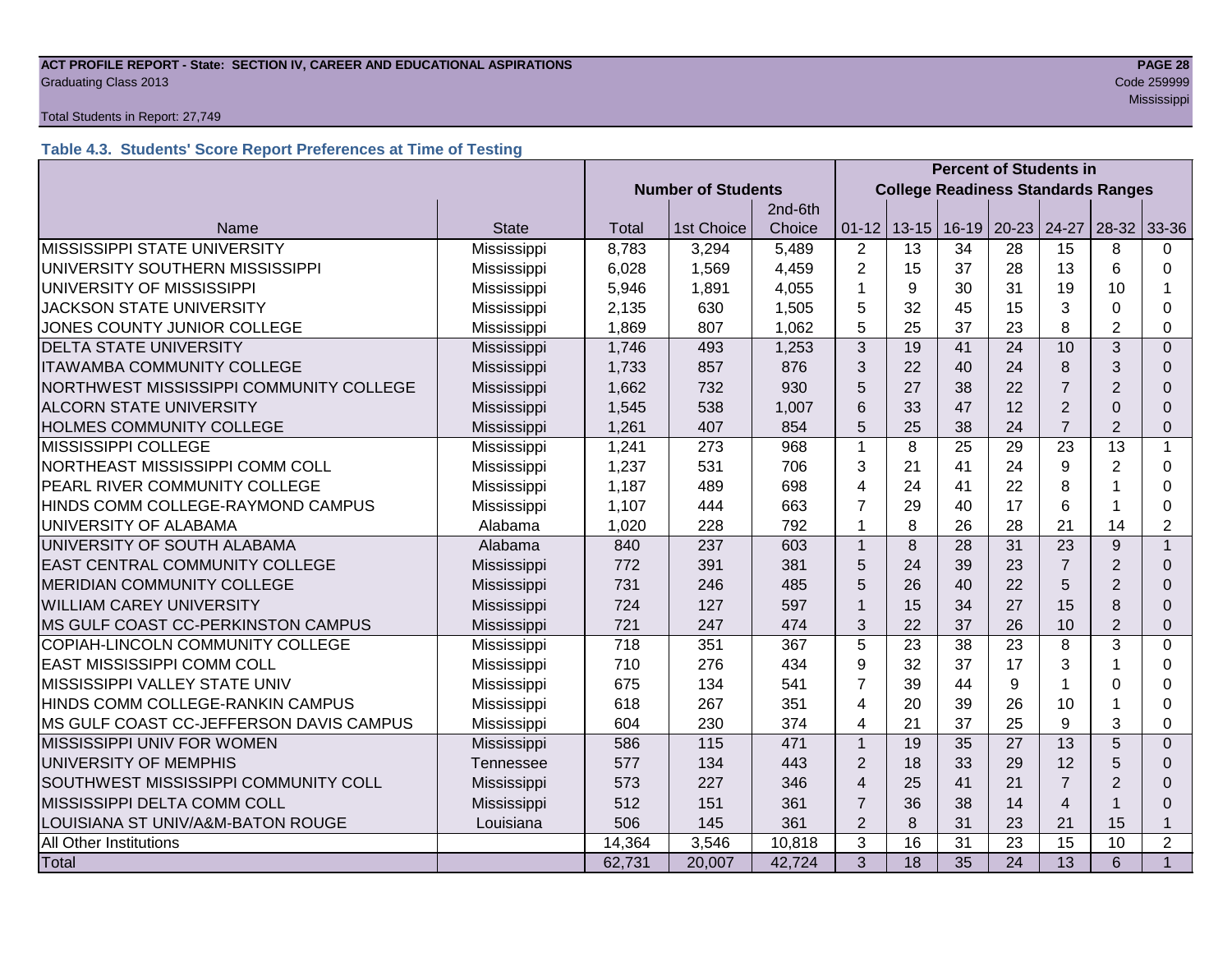Total Students in Report: 27,749

## Section V Optional Writing Test Results

Beginning with the Graduating Class of 2013, all students whose scores are college reportable, both standard and extended time tests, are now included. Also beginning with the 2013 Graduating Class data, College Readiness Benchmarks for Reading and Science were updated to reflect the most recent college coursework research.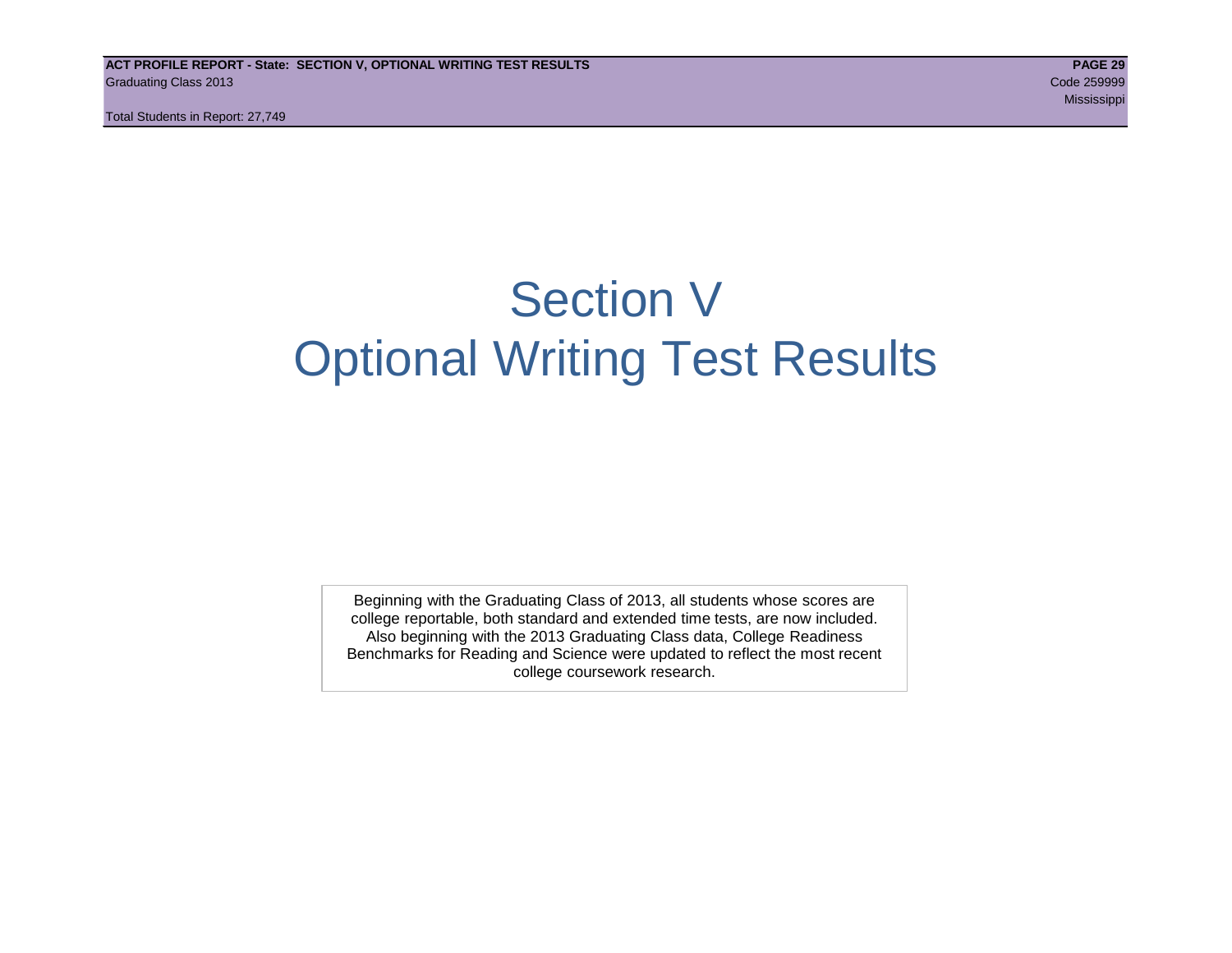## **ACT PROFILE REPORT - State: SECTION V, OPTIONAL WRITING TEST RESULTS PAGE 30** Graduating Class 2013 Code 259999

#### Total Students in Report: 27,749

Mississippi (1999) - Mississippi (1999) - Mississippi (1999) - Mississippi (1999) - Mississippi (1999) - Missi

| Table 5.1. Average ACT English and Writing Scores by Race/Ethnicity and Gender for students who took ACT Writing |              |          |                           |                 |              |              |                                 |          |  |  |  |  |
|------------------------------------------------------------------------------------------------------------------|--------------|----------|---------------------------|-----------------|--------------|--------------|---------------------------------|----------|--|--|--|--|
|                                                                                                                  |              |          | <b>Average ACT Scores</b> |                 |              |              |                                 |          |  |  |  |  |
|                                                                                                                  |              | N        |                           | <b>English</b>  |              | <b>Essay</b> | <b>English/Writing Combined</b> |          |  |  |  |  |
|                                                                                                                  | <b>State</b> | National | <b>State</b>              | <b>National</b> | <b>State</b> | National     | <b>State</b>                    | National |  |  |  |  |
| <b>All Students</b>                                                                                              | 2,086        | 942,769  | 21.8                      | 21.3            | 6.4          | 7.0          | 20.4                            | 20.5     |  |  |  |  |
| Black/African American                                                                                           | 812          | 114.751  | 17.6                      | 16.3            | 6.0          | 6.1          | 16.9                            | 16.0     |  |  |  |  |
| American Indian/Alaska Native                                                                                    | 15           | 6,031    | 17.7                      | 16.8            | 5.3          | 6.1          | 16.3                            | 16.4     |  |  |  |  |
| White                                                                                                            | 965          | 518,407  | 24.8                      | 22.9            | 6.6          | 7.2          | 22.7                            | 21.9     |  |  |  |  |
| Hispanic/Latino                                                                                                  | 74           | 151,504  | 22.6                      | 18.6            | 6.7          | 6.8          | 21.3                            | 18.3     |  |  |  |  |
| Asian                                                                                                            | 70           | 54,580   | 28.0                      | 23.5            | 7.7          | 7.6          | 26.1                            | 22.7     |  |  |  |  |
| Native Hawaiian/Other Pac. Isl.                                                                                  |              | 2,812    |                           | 19.5            |              | 6.9          |                                 | 19.2     |  |  |  |  |
| <b>Two or more races</b>                                                                                         | 62           | 35,355   | 23.0                      | 21.5            | 6.6          | 7.0          | 21.4                            | 20.6     |  |  |  |  |
| Prefer not/No Response                                                                                           | 88           | 59,329   | 22.6                      | 21.8            | 6.6          | 7.1          | 21.1                            | 20.9     |  |  |  |  |
| Males                                                                                                            | 927          | 423,104  | 22.0                      | 21.0            | 6.2          | 6.7          | 20.3                            | 20.1     |  |  |  |  |
| Females                                                                                                          | 1,159        | 513,945  | 21.7                      | 21.6            | 6.6          | 7.2          | 20.4                            | 20.9     |  |  |  |  |
| Missing                                                                                                          |              | 5,720    |                           | 16.6            |              | 6.3          |                                 | 16.5     |  |  |  |  |